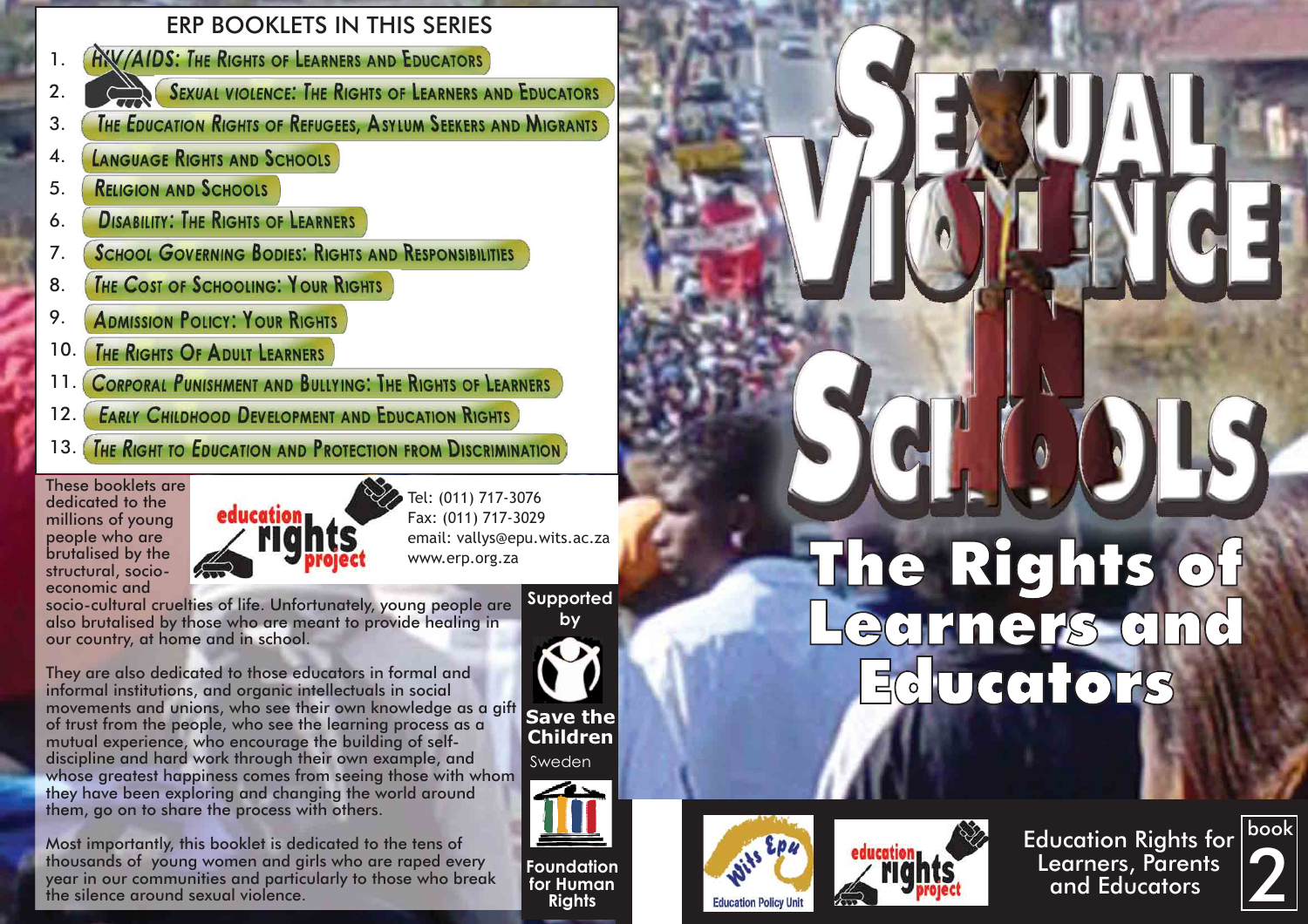

### **Sexual Violence: The Rights of Learners and Educators**

Nikki Naylor

Editors: Brian Ramadiro and Salim Vally

layout & design by Red nicolas@red.org.za

We have attempted to ensure that the information in these booklets is accurate up to the time of publication-June 2005. Policies, laws and regulations change. Please contact the ERP for regular updates. All of these booklets are being translated into isiZulu, Sesotho and refugee rights will be translated into French and Portuguese as well. Nonprofit organisations are welcome to reproduce them. Suggestions for improvements are appreciated. Please acknowledge the Education Rights Project if you intend using this material.

Thanks to the Foundation for Human Rights, Save the Children Sweden, the Royal Netherlands Embassy and the Swedish International Development Agency for supporting this initiative.

# **THE STRUGGLE FOR FREE, FREE, QUALITY EDUCATION CONTINUES**

THE STRUGGLE FOR FREE **UALITY PUBLIC EDUCATION** 

**CONTINUES**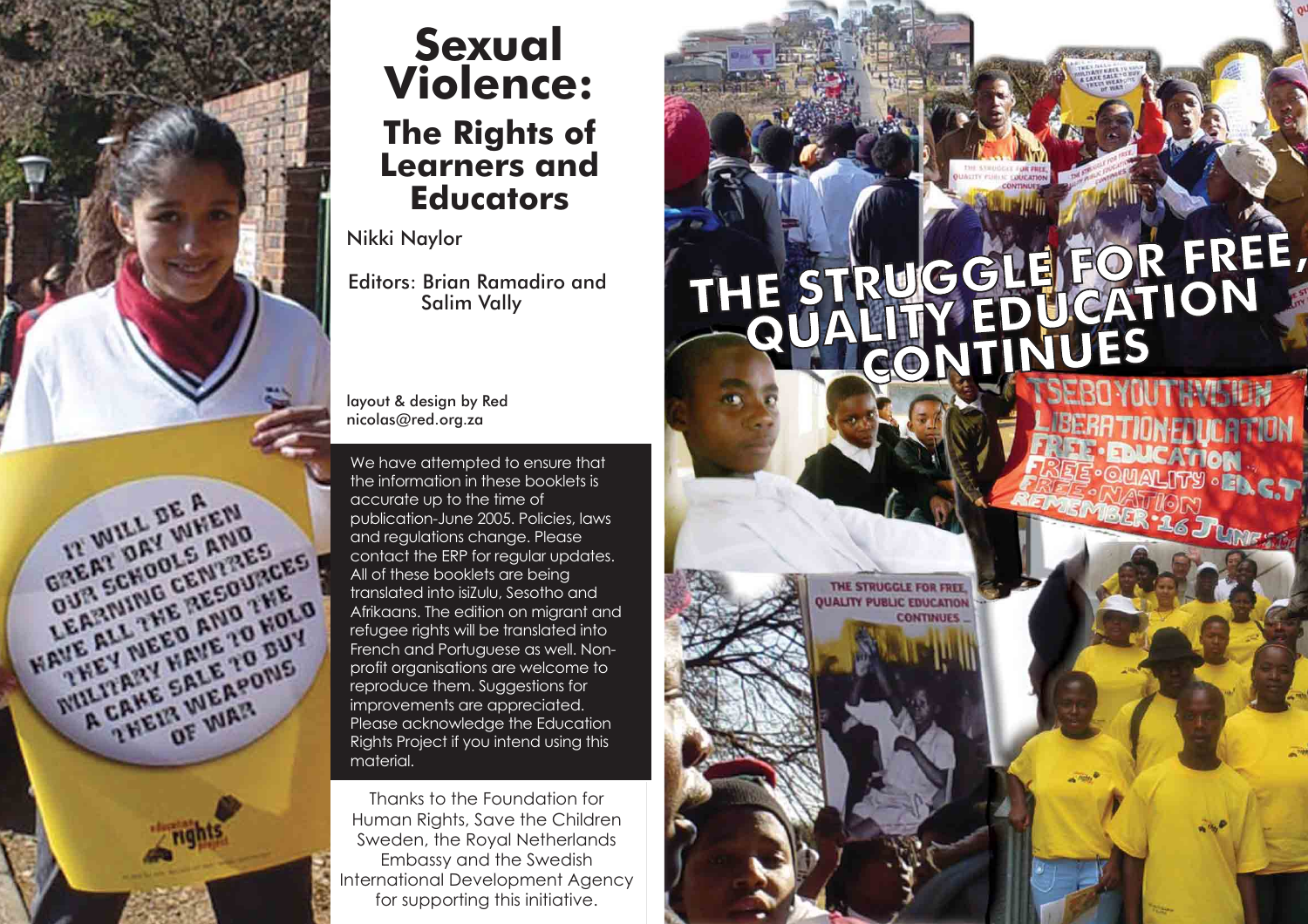### **Contents**

|    |                                                                                             | page           |
|----|---------------------------------------------------------------------------------------------|----------------|
| А. | <b>INTRODUCTION</b>                                                                         | 1              |
| В. | <b>SEXUAL VIOLENCE AT SCHOOL</b>                                                            | 2              |
| C. | <b>THE RIGHTS OF LEARNERS</b>                                                               | $\overline{2}$ |
|    | 1. What is sexual violence?                                                                 | 3              |
|    | 2. Is sexual violence aimed only at women?<br>3. How do we identify different forms of      | 3              |
|    | sexual violence?<br>4. What does the law say about sexual violence                          | 4              |
|    | at school?                                                                                  | 6              |
| D. | <b>INFORMATION FOR LEARNERS WHO HAVE BEEN ABUSED</b>                                        | 8              |
|    | 1. What should be done when rape occurs?<br>2. What should be done when an educator         | 8              |
|    | harasses a learner?                                                                         | 11             |
|    | 3. Do schools have a duty to help you?<br>4. Are sexual relations with an educator allowed? | 12<br>12       |
|    | 5. What should be done if a school ignores                                                  |                |
|    | a complaint?                                                                                | 12             |
|    | 6. Issues of confidentiality                                                                | 14             |
|    | 7. Can you be asked to leave the school or                                                  |                |
|    | attend the same class?<br>8. What if the abuser is at home?                                 | 14<br>15       |
|    | 9. What is the difference between a criminal                                                |                |
|    | and a civil case?                                                                           | 15             |
|    | 10. What will happen at the police station?                                                 |                |
|    | What are your rights?                                                                       | 17             |
|    | 11. What should you do if the police or the law                                             |                |
|    | treats you badly?                                                                           | 18             |
| Е. | <b>INFORMATION FOR EDUCATORS</b>                                                            | 19             |
|    | 1. Recognising signs of harassment, abuse and rape                                          | 19             |
|    | 2. The duties of an educator                                                                | 20             |
|    | 3. When educators are harassed                                                              | 21             |
|    | 4. Preventing sexual violence                                                               | 21             |
| F. | <b>STEP-BY-STEP GUIDE FOR LEARNERS</b>                                                      | 23             |
|    | <b>G. WARNING SIGNS FOR EDUCATORS/STEPS TO BE TAKEN</b>                                     | 24             |
| Η. | <b>STEP-BY-STEP GUIDE FOR EDUCATORS</b>                                                     | 25             |
| I. | <b>WHO TO CALL WHEN IN A CRISIS</b>                                                         | 26             |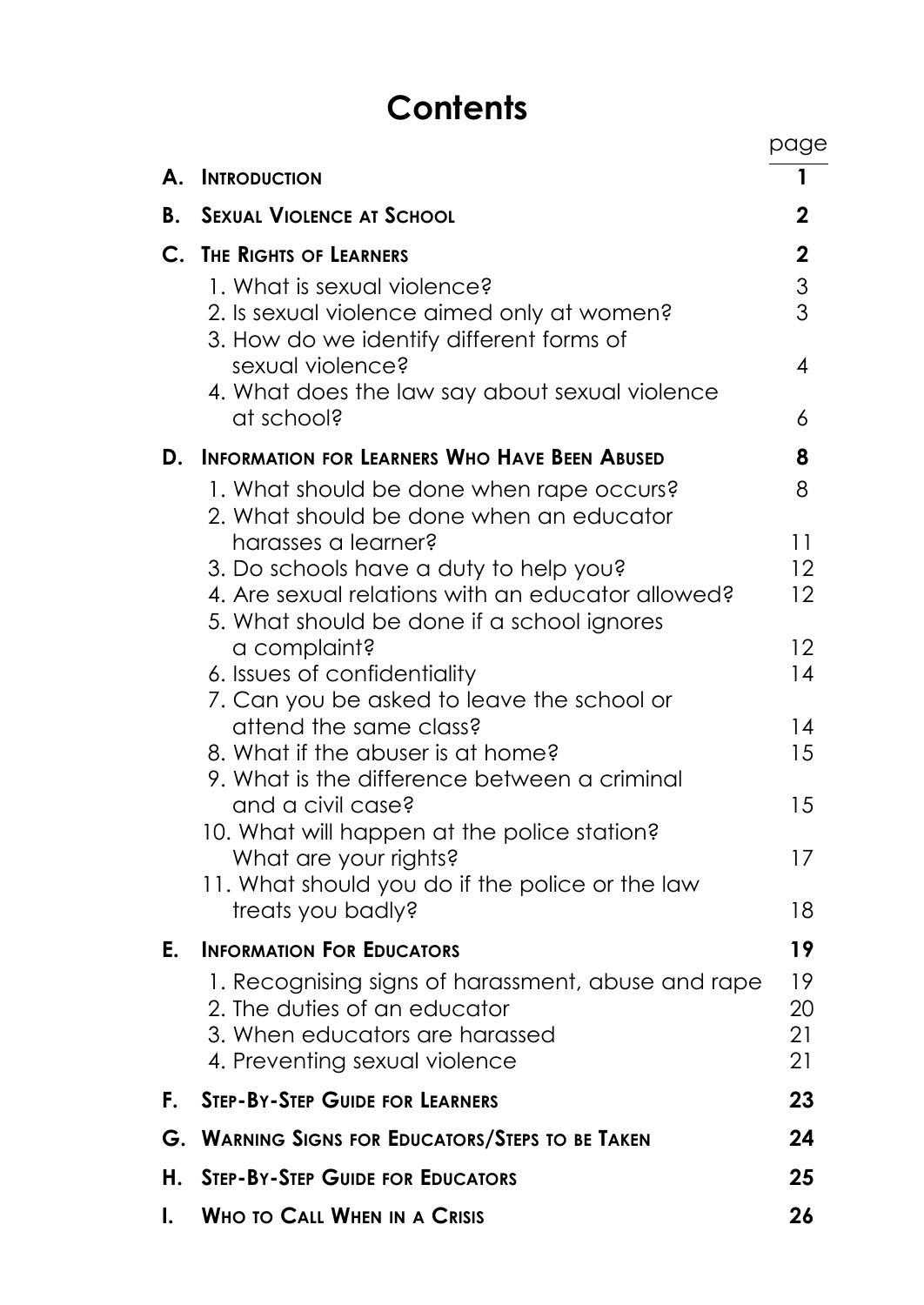### **A. INTRODUCTION**

Since the late 1990's efforts have been focused on getting as many learners as possible to schools by addressing obstacles preventing learners from enjoying their right to education. Today, we realise that it is equally important to focus our attention on what happens once learners are at school, as schools can be dangerous places for young people. In January 2002 a study published in *The Lancet* found that 33% of rape survivors were girls who had been raped by members of the school community (Jewkes, 2002).

This booklet aims to *inform* learners, educators, school governing bodies, communities and social movements of their rights in terms of sexual violence and what to do when these rights have been violated. Secondly, the booklet aims to *empower* those faced with sexual violence within the education system to report incidents of sexual violence, in an effort to break the silence and hold perpetrators accountable. We acknowledge the limited and somewhat restrictive role, which the law on its own offers. We will, therefore, also discuss the limitations of present laws and procedures and encourage the involvement of many government departments and community organisations. A co-ordinated response to the problem of sexual violence in schools is necessary.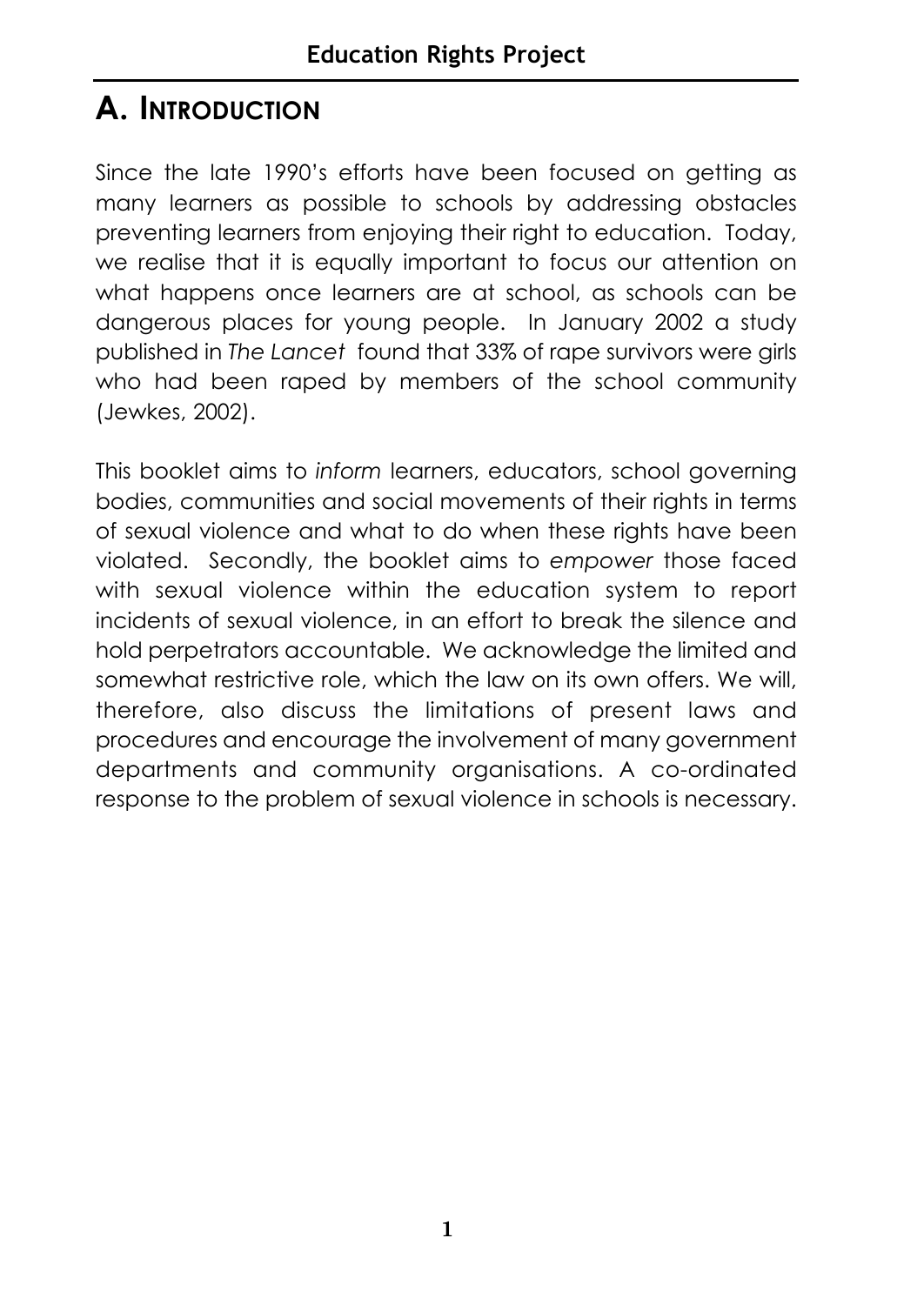### **B. SEXUAL VIOLENCE AT SCHOOLS**

*"All the touching at school in class, in corridors, all day every day bothers me. Boys touch your bums, your breasts. You won't finish your work because they are pestering you all the time."* 

> [South African school girl, aged 14, as quoted in the Human Rights Watch Report]

Schools should be positive places of joy, growth and creativity but often in our country they are unhappy, unsafe and violent places where rights and freedoms are violated. Sexual violence prevents learners from achieving their intellectual, emotional and educational potential. Schools can, on the one hand, be respected as places to learn values in order to break the cycle of violence. On the other hand, schools have the potential to continue and strengthen the cycle of violence.

### **C. THE RIGHTS OF LEARNERS**

### **Case Study**

Ms. X was a 12-year-old girl at a school on the Cape Flats. She has been a star pupil from the earliest Grade. In Grade 7, she was assaulted and raped by her educator, Mr. A. She reported this to her mother and criminal action was taken. During the criminal trial the prosecutor discovered that two years before the rape, a fellow teacher reported Mr A to the principal. Mr. A had sent a letter to two school girls inviting them to have oral sex and perform sexual acts with him in exchange for money. The principal kept the letter.

The principal said that he called Mr. A in who apologised and was sent for counselling. Mr. A is convicted of rape and sentenced.

In the meantime, Ms. X no longer does well at school and fails. She drops out of school and attempts suicide after becoming involved with drugs and alcohol. She will require therapy for a long time. Ms. X wanted to be a lawyer, but is now unemployed with little prospect of employment.

[At the time of writing, the case was being heard at the Cape High Court]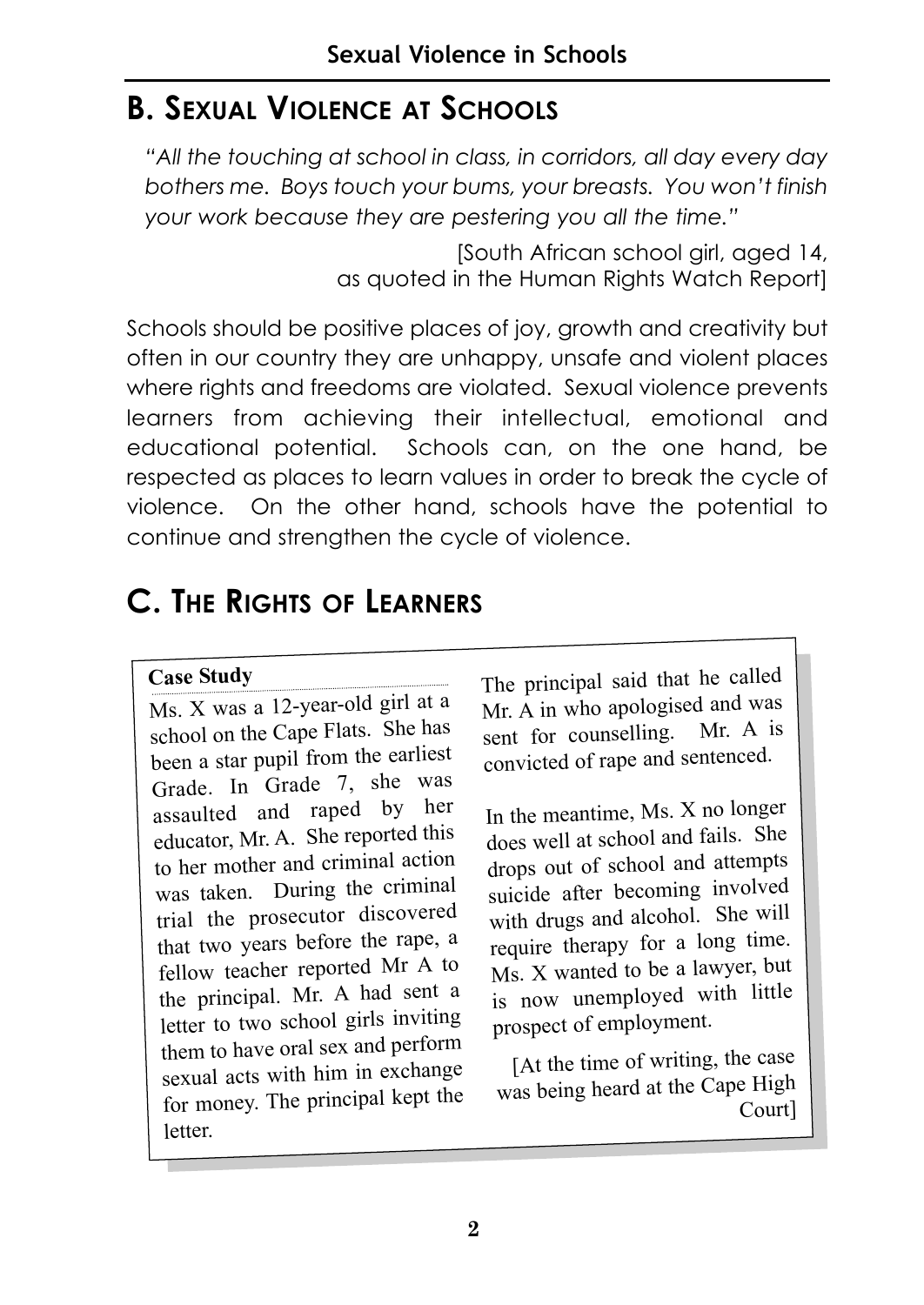The case of Ms. X raises a number of issues, which will be discussed in this booklet. Firstly, it is clear that mere knowledge of one's right not to be raped by an educator is not enough to protect one from the actual act of violence. However, it remains important to empower learners to speak out when sexually harassed or assaulted. More importantly, the response when abuse has been reported needs to be thought out carefully and the role of the school and educators who are aware of other educators who harass learners becomes crucial. In the remaining sections of this booklet the rights of learners are discussed as well as the role of educators and schools in addressing the issue of sexual violence.

### **1. What Is Sexual Violence?**

The term sexual violence covers rape, indecent assault and sexual harassment. It also includes all of the following:

*Any sexual act, attempt to obtain a sexual act, unwanted sexual comments or advances, directed against a person's sexuality using coercion/force, by any person regardless of their relationship to the victim, in any setting, including but not limited to the educational environment."* 

> [Adapted from the World Health Organisation, 2002, *World Report on Violence and Health*, Geneva.

### **2. Is Sexual Violence Aimed Only at Women?**

No, this is not true. Boys and men can be and are victims of sexual violence both within the educational setting and outside of it. Often men and boys are too ashamed or embarrassed to speak about it, but this does not mean that it does not occur. According to Childline, one in four girls and one in five boys under the age of 16 are raped in our country.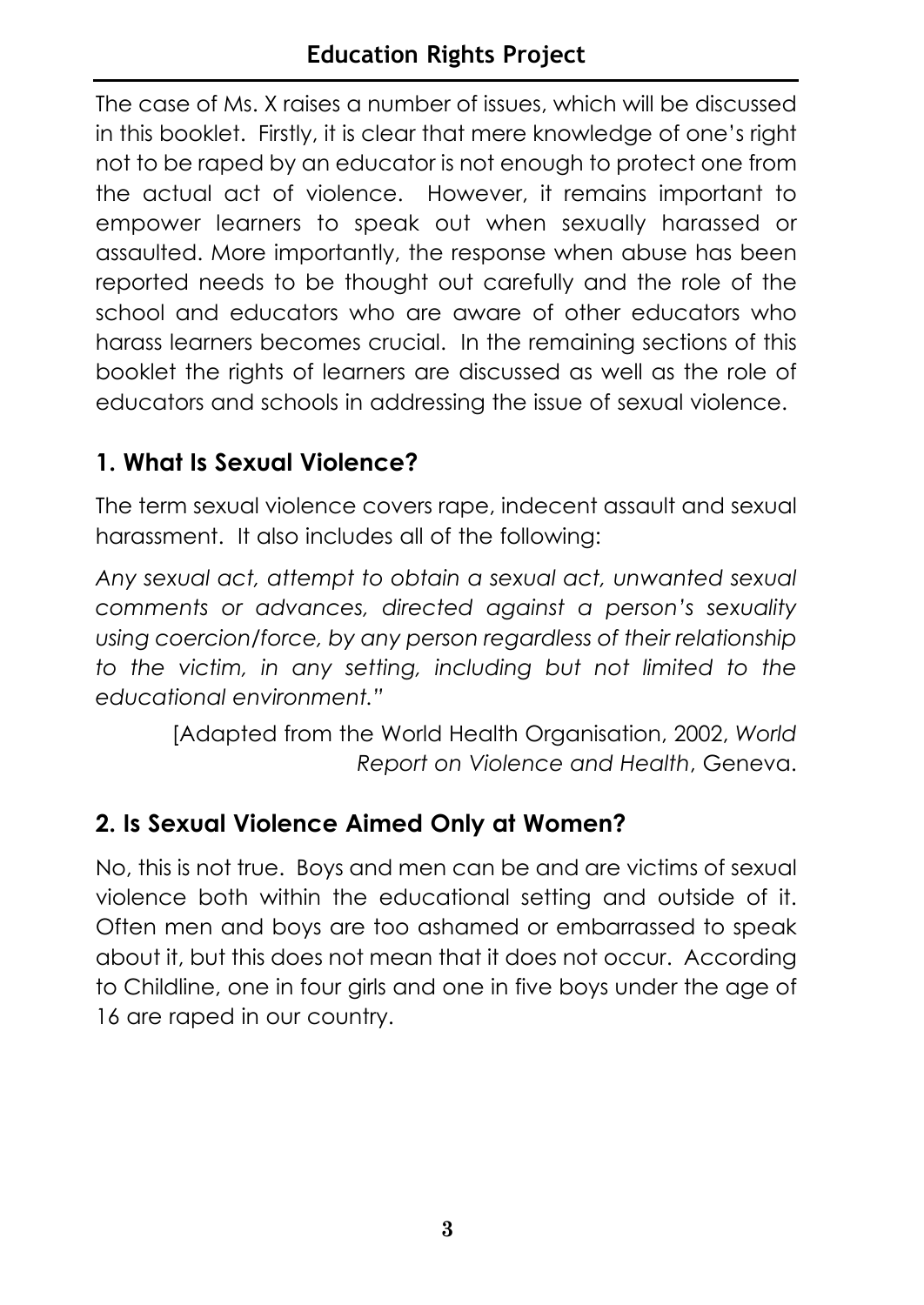### **3. How Do We Identify Different Forms of Sexual Violence?**

Some forms of sexual violence are:

### (1) Child abuse

A child is defined as a person under the age of 18 in terms of the Bill of Rights. A child is sexually abused when another person, who is sexually mature, involves the child in sexual activity that the older person expects to lead to sexual arousal. Child sexual abuse often involves exploitation and the use of coercion/force in the form of rape and harassment described below.



*Verbal abuse; nudity; undressing or exposing sexual organs; covertly watching a nude child; intimate kissing; touching in a sexual way; interfering with a child in a sexual manner; forcing a child to engage in a sexual act; sexual intercourse with a child; exposing a child to pornography and/or forcing a child to pose for pornographic material.* 

### (2) Rape

The current legal definition of rape is "unlawful, intentional sexual intercourse with a woman without her consent." However, this definition is currently being reconsidered by Parliament and will be re-drafted in order to recognise other forms of sexual penetration as opposed to only vaginal / penis penetration (i.e. penetration with objects such as bottles/fingers as well as being forced to perform oral / anal sex). The new definition will also recognise that men and boys can be raped and will include a broader notion of coercion or physical pressure. Coercion has been defined to be broader than physical violence and includes emotional coercion and the abuse of power. Some specific forms of rape are:

- · Acquaintance/date rape: happens when a person you know (family member, educator, boyfriend) commits the rape;
- · Gang rape: where more than one person commits the rape;
- · Statutory rape: when an adult has sexual intercourse with a girl under the age of 16 with or without her agreement.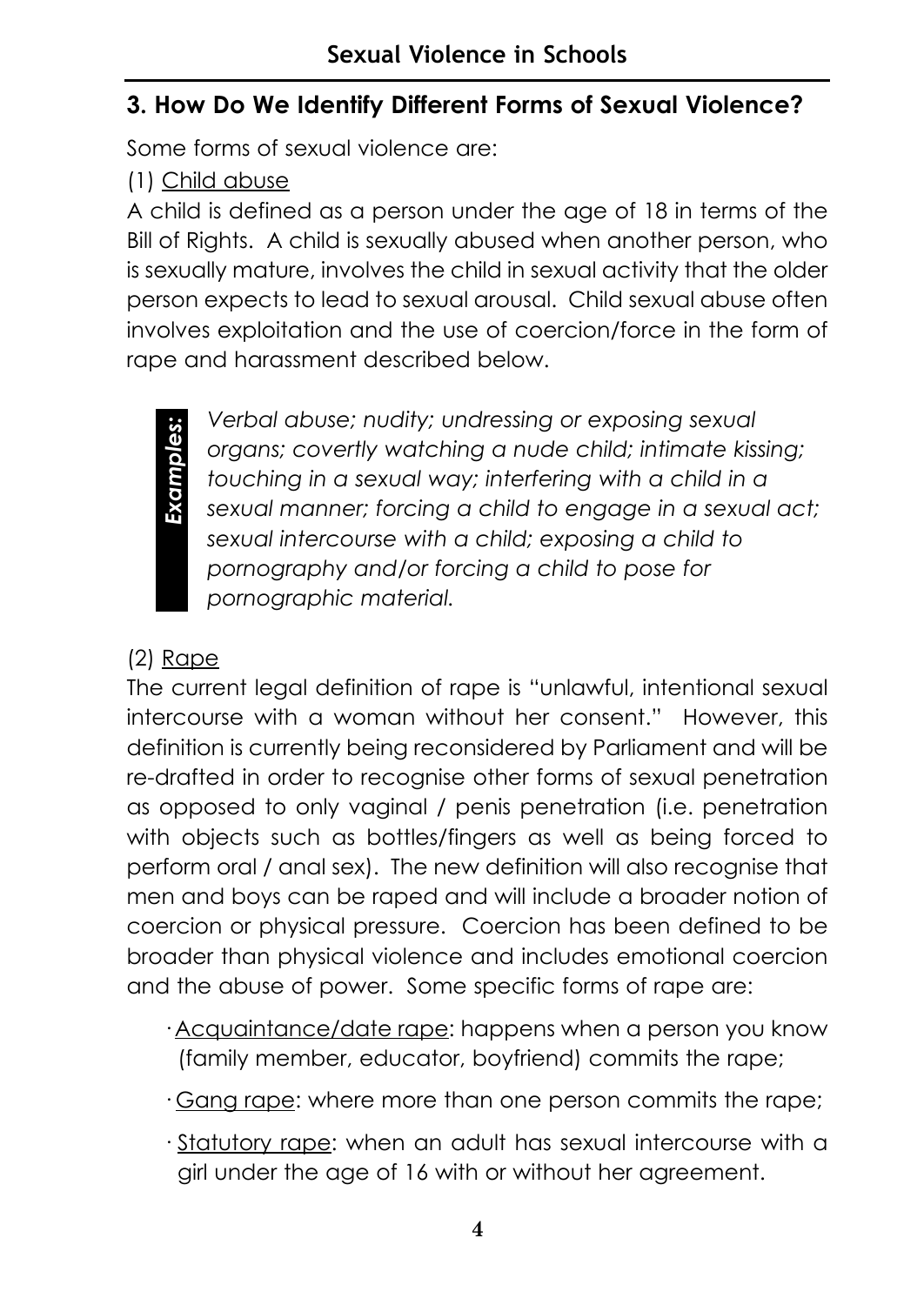### (3) Sexual Harassment:

*Examples:* Examples:

Is an unwanted or an unwelcome act of a sexual nature. The unwanted nature of sexual harassment makes it different from behaviour that is welcome and mutual. Sexual harassment may include physical, spoken/verbal or non-spoken actions. Sexual harassment may therefore be divided into two parts:

- (a) The sexual behaviour must be unwanted / unwelcome;
- (b) The behaviour must prevent your progress as a learner or must hamper your well-being.
- · Physical conduct includes touching, sexual assault and rape;
- · Spoken or Verbal conduct includes unwelcome suggestions, comments and advances, phone calls of a sexual nature or sex-related jokes and insults, which are unwelcome. It also includes inappropriate comments about one's sex life or a person's body.
- · Non-spoken, non-verbal conduct includes unwelcome gestures (such as rude finger signs), unwelcome displays of pictures or movies involving sex, sending letters or faxes or emails containing sexually clear remarks.
	- *1. A learner who refuses to intimately kiss her educator and as a result fails in the final exam.*
	- *2. A learner is guaranteed an "A" grade provided she has sex with her educator. Even though she "agrees" to the sex she is in fact being pressured to do so by being offered a tangible / real benefit (an "A" pass). This is called quid pro quo harassment.*
	- *3. A learner who touches a fellow learner's breasts/buttocks in a manner that is unwelcome / unwanted will be committing an act of sexual harassment.*
	- *4. An educator brings a pornographic magazine to class and asks learners to look at it and talk about the pictures. Some learners may find it funny and not complain but this does not make what the educator is doing right, if you feel uncomfortable and do not like it – this is still sexual harassment.*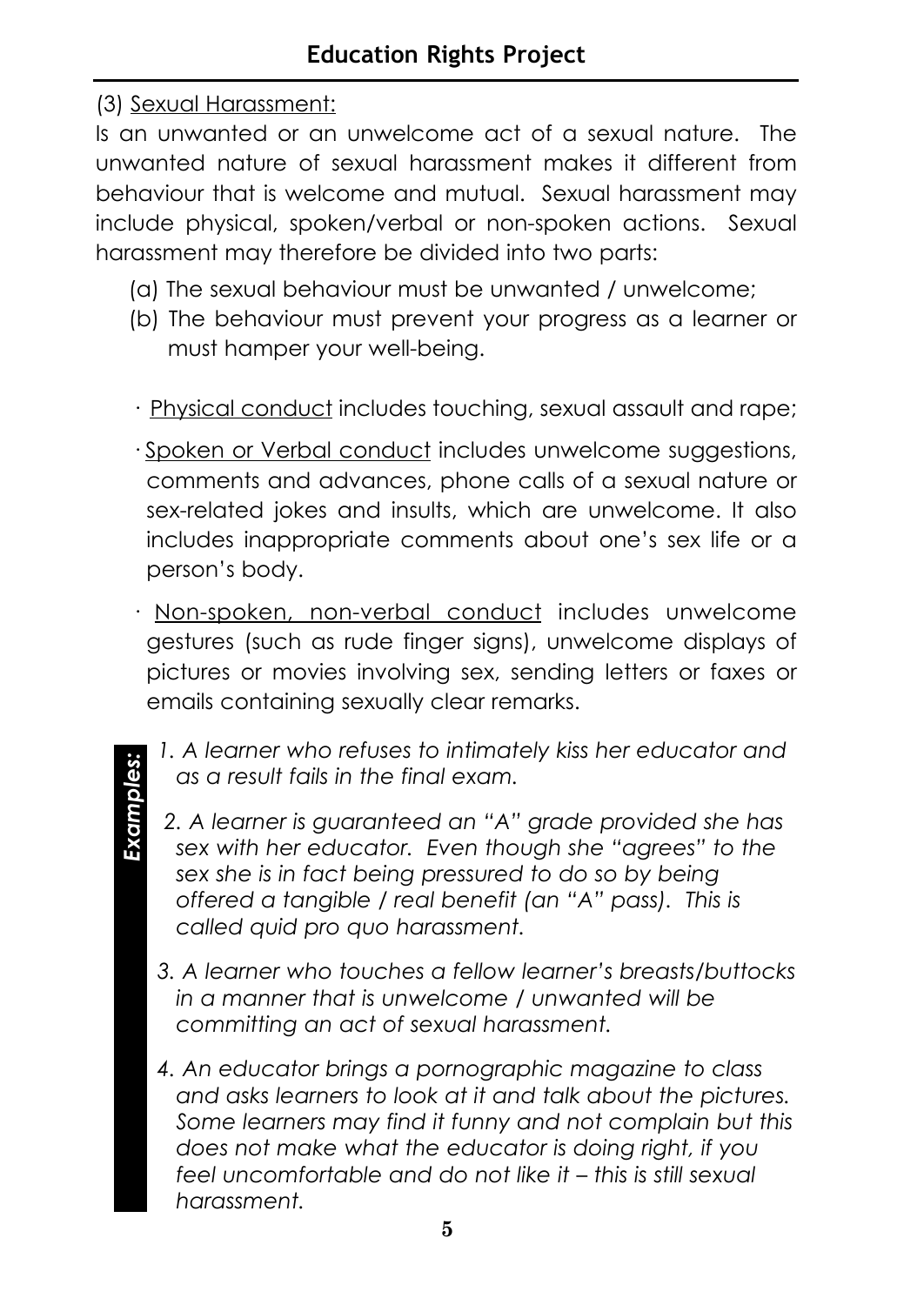### **4. What Does the Law Say About Sexual Violence at Schools?**

- · The South African Constitution, Act 108 of 1996
	- o Everyone has the right to dignity, privacy and equality;
	- o Every child has a right to a basic education. This means that no learner's right to education shall be obstructed;
	- o All children are protected from maltreatment, neglect or abuse;
	- o Everyone has the right to be free from all forms of violence whether from public or private sources.

### · The Employment of Educators Act, Act 76 of 1998

o An educator MUST be dismissed if he/she is found guilty of having a sexual relationship with a learner or committing an act of sexual assault on a learner, student or other employee.

### · The South African Schools Act, Act 84 of 1996

- o Every learner has the right to privacy, respect and dignity;
- o Learners are entitled to an environment that is supportive of education. This includes an environment where there is no violence, no harassment and freedom of expression and security is respected;
- o Where a learner has committed an act of sexual violence, as a corrective measure, such a learner may be suspended.

### · The South African Council of Educators (SACE) Act, Act 31 of 2000

- o SACE is a professional council, which aims to improve the status of the teaching profession and to promote the development of educators and their professional conduct;
- o Ensures the implementation of the Code of Professional Ethics for Teaching Professionals;
- o Investigates complaints against educators and takes disciplinary action.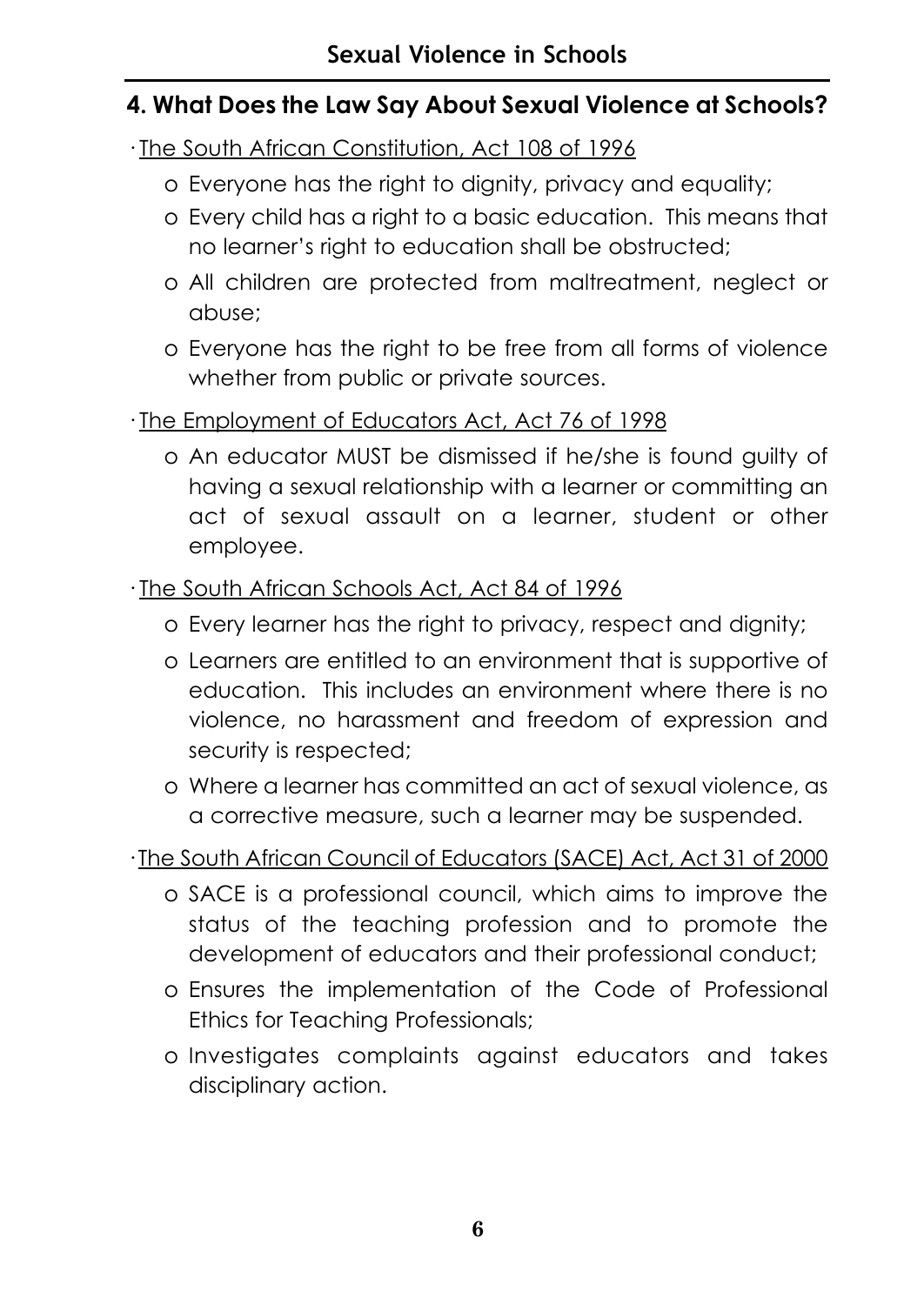### · The Employment Equity Act, Act 55 of 1998

- o Every employer must take steps to promote equal opportunity in the workplace by eliminating unfair discrimination in any employment policy or practice;
- o No person may unfairly discriminate, directly or indirectly, against an employee in any employment policy or practice on one or more grounds, including 'race', gender, sex, pregnancy and disability;
- o Harassment is a form of unfair discrimination on one or more of the above grounds.

### · The Child Care Act, Act 74 of 1983

- o There is a duty on every dentist, medical practitioner, nurse, social worker, educator and person employed by or managing a children's home/place of care/shelter to notify the authorities if there are reasonable grounds for suspecting that a child is being abused or is "*in need of care*."
- o A child in need of care is defined as:
	- · A child that has been physically, emotionally or sexually abused or ill-treated by his/her parents or guardian or the person in whose custody he/she is; or
	- · A child that lives in or is exposed to circumstances, which may seriously harm the physical, mental or social wellbeing of the child.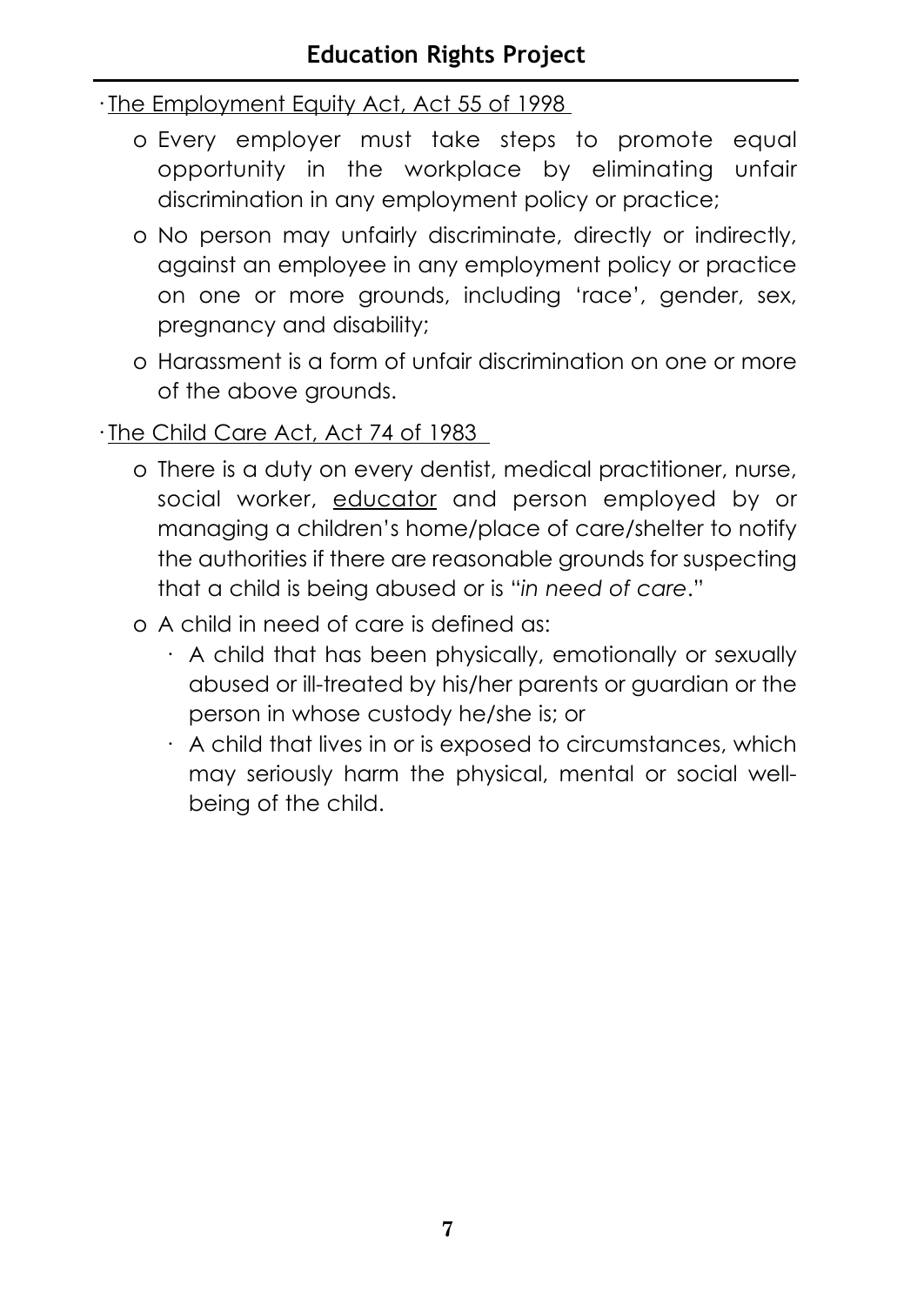### **D. INFORMATION FOR LEARNERS WHO HAVE BEEN ABUSED**

### **1. What Should Be Done When Rape Occurs?**

Rape has been described by survivors to be a traumatic, lifethreatening experience, which often requires long-term therapy. After being raped the emotional shock (trauma) which a survivor experiences often prevents her from taking certain important steps in terms of her immediate physical and emotional well-being. Without denying the importance of long-term emotional help and support this booklet focuses on some of the practical, medical and forensic aspects below:

### Immediate physical and emotional needs: the importance of the first 72 hours

- · Speak to someone (preferably an adult) whom you can trust.
- · It is totally understandable that you will want to wash immediately, but it is important that you keep all clothes that you were wearing at the time and not bath / shower as evidence may be lost. Hair, blood or semen may be on your clothes or body and this will be important evidence.
- · You should also not drink or eat anything or wash your mouth or take any medicine until a doctor has examined you, particularly if you have been forced to perform oral sex.
- · The police have to be notified if you are less than 18 years.
- · If you are over 18 you have a choice to lay criminal charges. Immediately after the rape, it is useful to report the matter in order that the necessary evidence can be collected. Since collecting medical evidence is a priority you will be taken to a District Surgeon to do a medical examination.
- · The medical examination will also involve checking your pregnancy status and providing you with the morning after pill. You will also be given tablets to reduce the risk of HIV infection. The first 72 hours are important for these tablets to work. The sooner you report to a medical facility for a medical examination the better.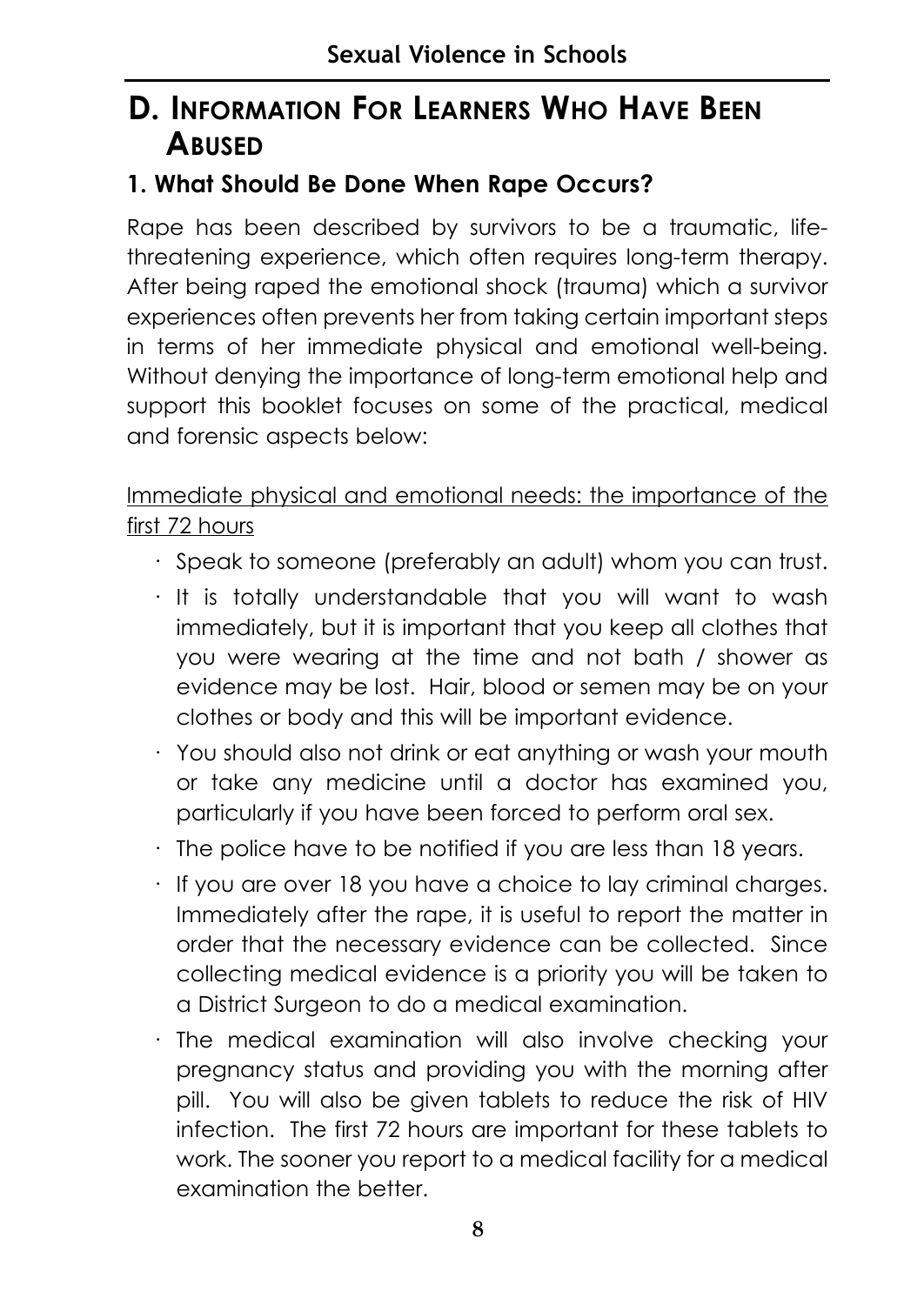### **Education Rights Project**

- · After the medical examination you will be allowed to wash and change your clothing and then make a statement to the police. You can then indicate whether you still wish to think about laying a formal charge or not. If you decide to proceed, the police will then have enough evidence. No one can force you to proceed if you are over the age of 18. (See pages 17-18 for your rights once at the South African Police Services–SAPS)
- · Contact Rape Crisis/Child Line (contact numbers at the end of this booklet) if the police or the District Surgeon has not given you a number for counselling services. Someone will be able to talk to you about your feelings and provide you with the necessary counselling.

Reporting the matter at the school:

- · Report the matter to an adult whom you can trust. This may either be a parent, family member, friend, another educator or the principal.
- · The school will have to report the matter to the Department of Education who will then investigate.
- · The South African Council for Educators (SACE) will be informed and will investigate and make recommendations.
- · Even if you do not wish to report the matter to the police, you should inform the principal and the Department of Education as the law states that an educator who is found guilty of raping a learner MUST be dismissed. The "guilty" finding is not dependent on the criminal trial, which often takes years to conclude. It depends on the results of the investigation by the Department of Education.
- $\cdot$  The school can also support you once you report the incident by arranging to suspend the educator concerned and giving you time off school until you feel strong enough to return. You may also wish to be moved to another class.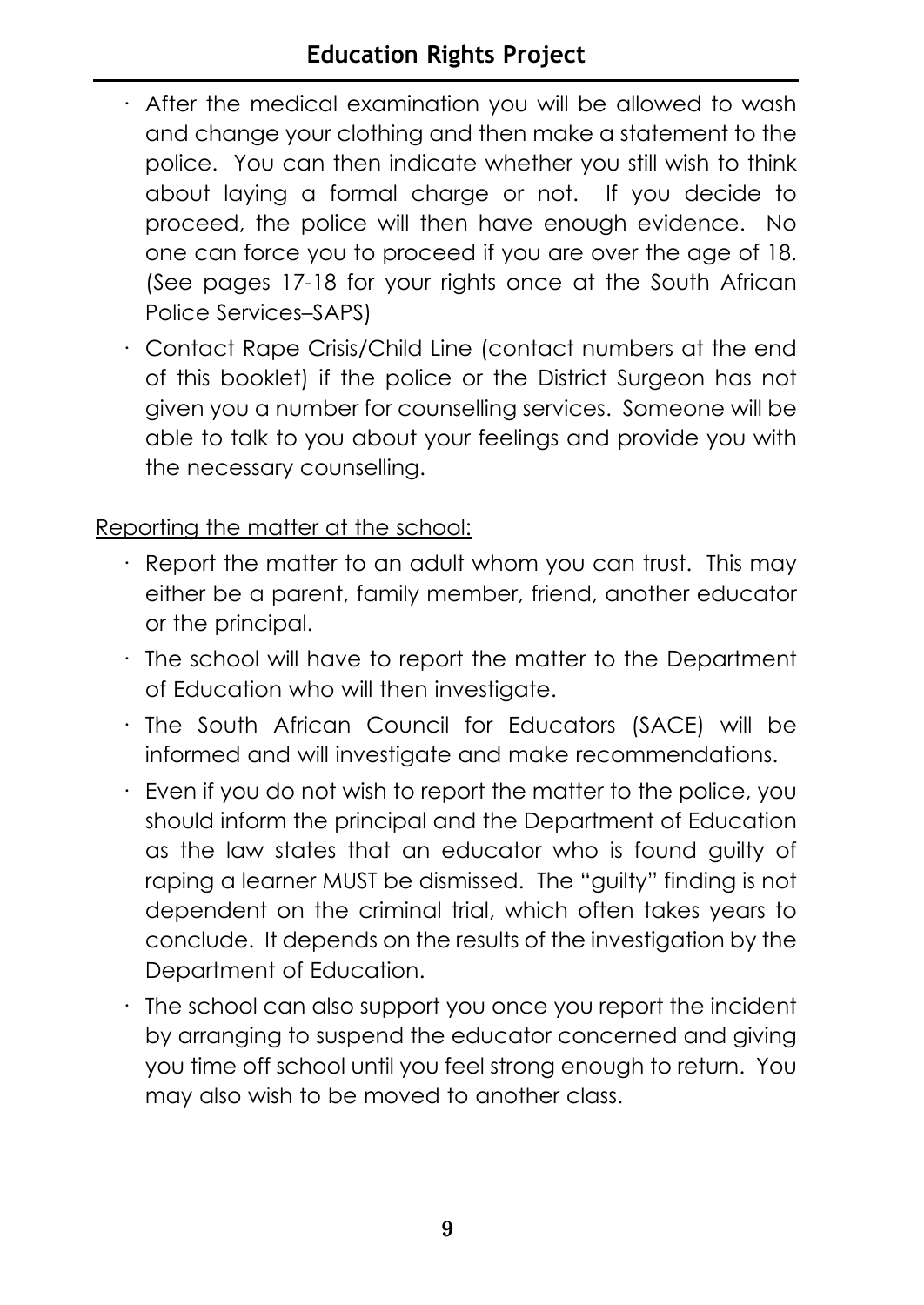### **Case Study**

### <sup>A</sup> 15-YEAR OLD SCHOOLGIRL'S STORY

"In November 2003 a fifteen year old girl at a Training Centre in Belhar was raped by her educator. The educator was arrested, appeared in Court and was released on bail. The Education Department in terms of the Employment of Educators Act convened a disciplinary enquiry and dismissed him from his job.

The educator challenged the dismissal at Court and won a case of wrongful dismissal. educator was then told that he could resume his duties. educator returned to the school in January 2004 and the young girl broke down several times when seeing him back at the school. The criminal case is still pending."

[Cape Argus, 3 February 2004]

### **COMMENT**

This case study shows how the system has failed the learner. Since dismissal may only take place AFTER an investigation into the matter, the holding of an enquiry and a finding of guilt means that where the educator is found "not guilty," no dismissal follows and the educator will return to the school. However, even where he/she is found guilty, this guilty finding may be challenged, as the educator has a right of appeal. This means that the educator may be re-instated on legal technicalities if the correct procedure was not followed. The educator may also challenge the fairness of his/her dismissal at the CCMA, Labour Court and Labour Appeal Court.

A further difficulty is that the complainant, in this case a learner, is not a party to the disciplinary proceedings and is only a witness in the case. This means that the learner has no right to appeal a finding of not guilty of the alleged perpetrator. The disciplinary action is taken by the school governing body on behalf of the Department of Education and it is the Department which can authorise any appeal.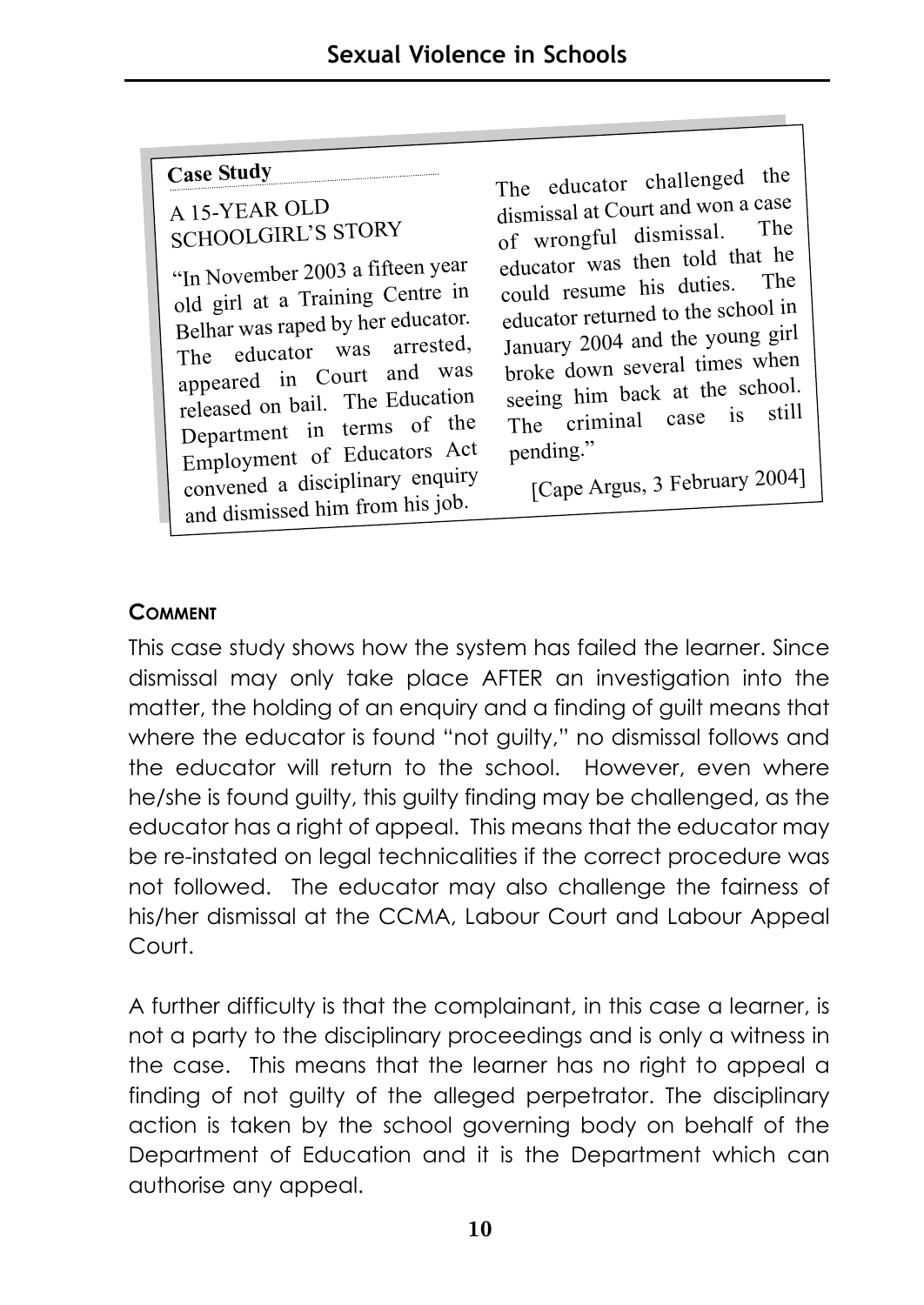While it is important that the law protects both the rights of learners and educators, it can be very traumatic for the learner concerned when a complaint is dismissed because the school did not follow correct procedures. It is clear that the Department of Education needs to seriously think about the holding of enquiries at school level including the necessary training and support to ensure that guilty findings are not reversed due to not following correct procedure.

### **2. What Should Be Done When an Educator Harasses a Learner?**

The law states that every educator must promote gender equality and must not have any form of sexual relationship with learners. Even verbal forms of sexual harrassment are improper and unbecoming of an educator.

You need to notify the educator that his behaviour is unwanted and unacceptable. A learner gave members of the ERP the following statement: " My teacher keeps touching me in a way that makes me feel uncomfortable and keeps suggesting that we see a movie together. He says that if I know what's good for me I will go with him and leave him to touch me." If afraid to confront the harasser directly, speak to another educator or the principal or your parents. If the sexual harassment continues over a period of time you should tell the principal/another educator or your parents that you wish for action to be taken. You will then be interviewed and asked about what happened and how you would like the matter resolved. This could be informal or formal and your needs will be considered as well as the rights of all learners to be protected from an educator who is a threat to their safety.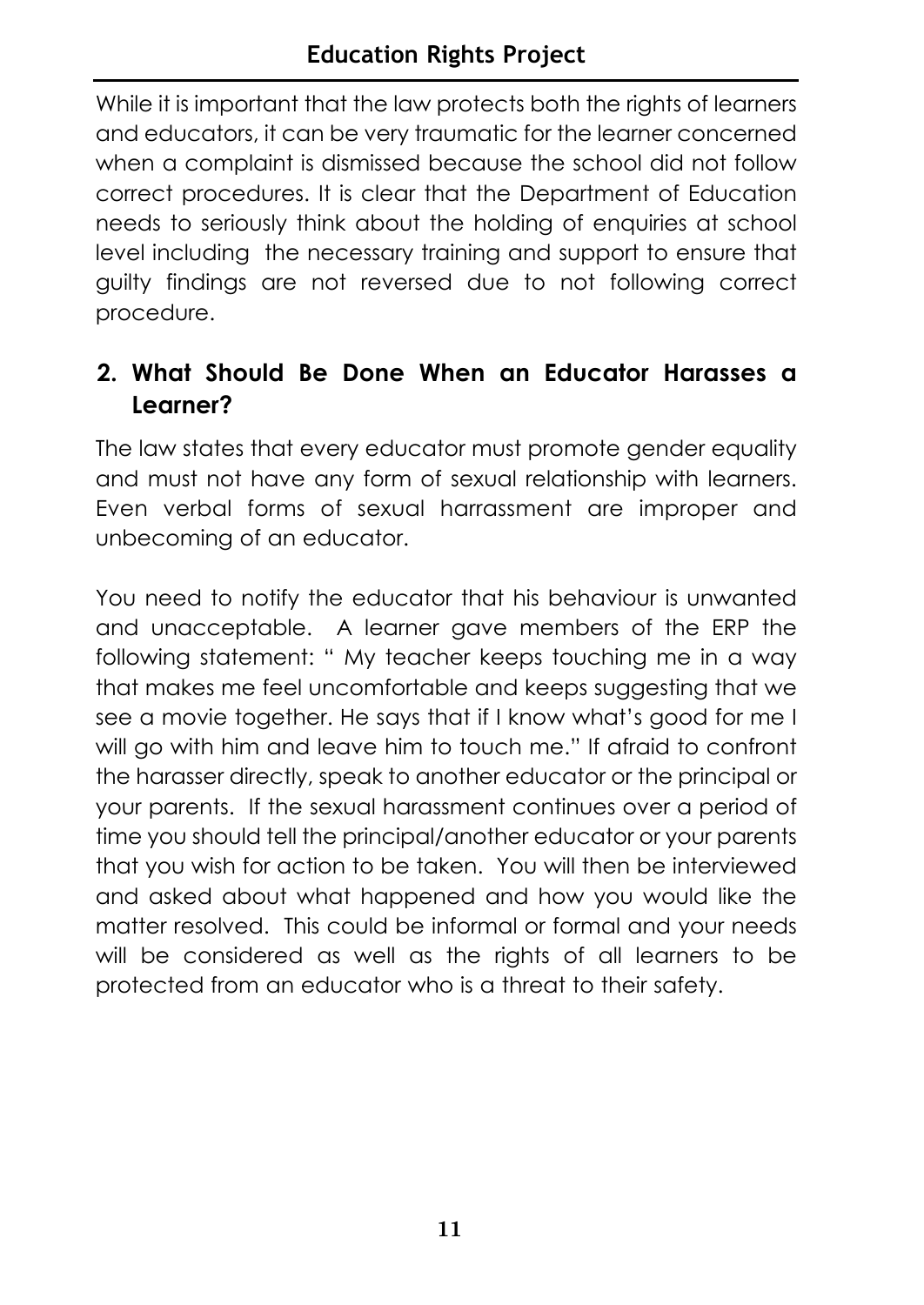### **3. Do Schools Have a Duty to Help You?**

Yes, the school has a duty to help you to ensure your physical, mental and emotional well-being and safety. *All* reasonable steps need to be taken by the school in order to investigate the complaint. The school will have to investigate the matter before deciding on the suitable course of action and this may take a few days/weeks. Temporary steps to protect your safety and wellbeing must be taken. This may include suspending the educator or transferring you to another class. Once the school has investigated the matter they will take steps to deal with the complaint either formally or informally.

### **4. Are Sexual Relations with an Educator Allowed?**

An educator must not have ANY form of sexual relationship with learners. A learner told the ERP " I have fallen in love with my teacher and agreed to have sexual relations with him. I am sixteen years old. Does the school have the right to interfere in this relationship?" The school MUST in terms of the Employment of Educators Act, *dismiss* any educator found guilty of having a sexual relationship with a learner, regardless of the willingness of the learner or the age of the learner. Therefore, the fact that you have agreed to the relationship or have fallen in love will be of no relevance. An educator has a primary duty not to get involved with his/her pupils. Some learners do become attracted to their educators. You have to remember that sometimes educators, because of their positions of authority, can abuse this attraction.

### **5. What Should Be Done if a School Ignores a Complaint?**

If the school refuses to help you, chooses to disbelieve you or victimises you after you have reported a complaint, this will amount to victimisation and possibly discrimination. You have the right to report the matter to the school governing body and/or the Department of Education and to possibly sue the Department for damages for not protecting your rights.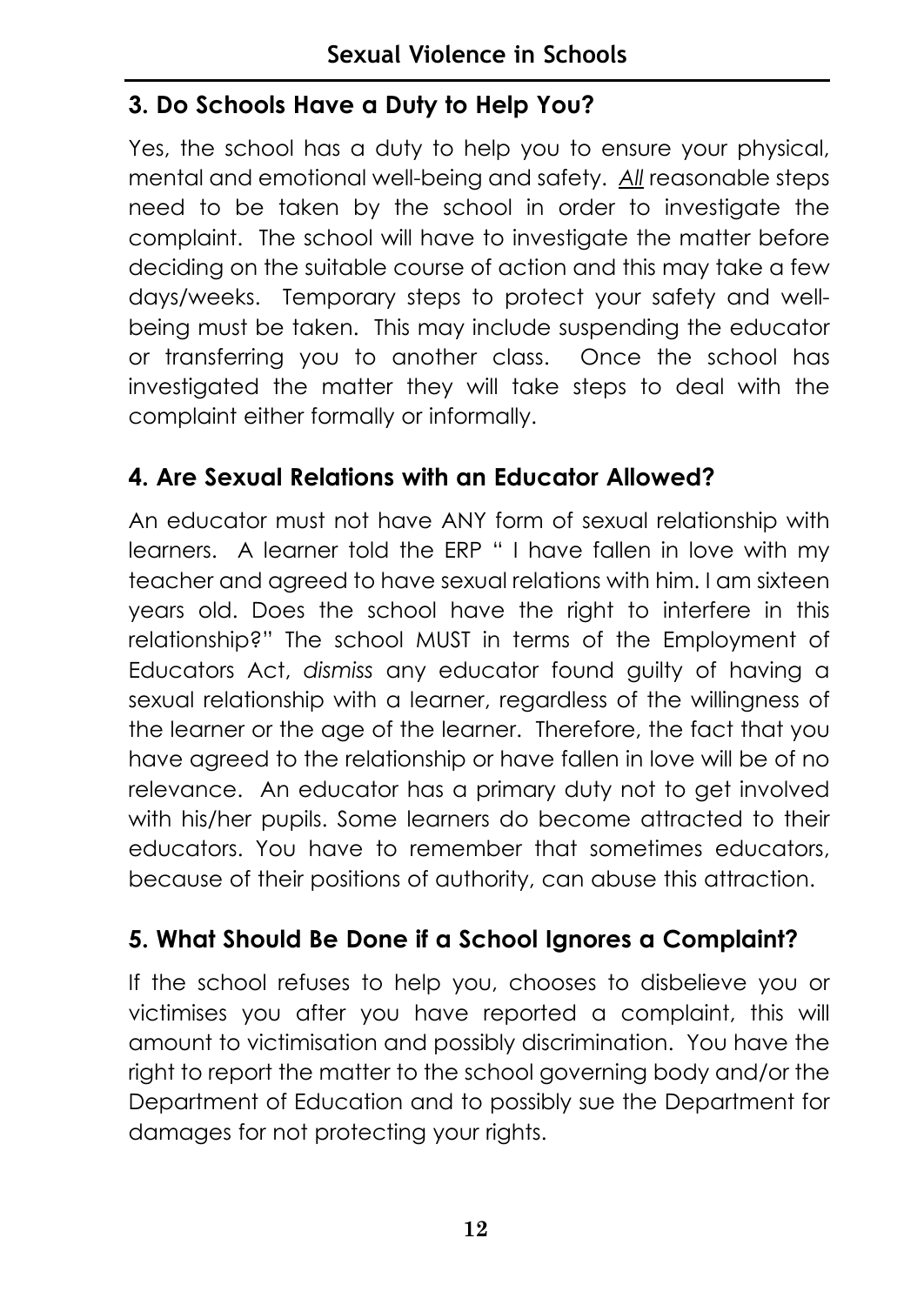### **Case Study**

### A 14 YEAR OLD SCHOOLGIRL'S STORY:

"I was in the class and the educator was looking at me when this guy grabbed my butt. The educator saw it happen. <sup>I</sup> slapped the guy and told him not to do that. My educator didn't say anything and looked away and went on with the lesson as if nothing had happened.

It really confused me because I knew guys were not supposed to do that, but the educator didn't do anything. I felt like the educator betrayed me and thought I was making a big deal out of nothing. Now… I think of it as just one of those things I have to put up with."

### **Case Study**

<sup>A</sup> 12 YEAR OLD GIRL'S STORY:

"There were two or three boys touching me. And I'd tell them to stop but they wouldn't! This went on for about six months until…all of them…backed me into a corner and started touching me all over. So I went running out of the room and the educator yelled at me and I was punished.

But after class I told the principal and him and the boys had a little talk. And after the talk was up, the boys came out laughing 'cause they got no punishment."

> [Ouoted in Bloch M. et al: Women & Education in Sub-Saharan Africa: Power, Opportunities and Constraints (1998)]

### **COMMENT**

In both these cases the school has failed to protect the girls concerned. In the first case, the girl has not gone to the principal and has resigned herself to live with the harassment. The second girl took up the case but remains disillusioned. Often learners report incidents and nothing happens, except that they feel victimised. In such situations the learner should approach his/her parents or a trusted adult in order to report the matter to the School Governing Body and/or the provincial Department of Education. However, this does not guarantee that anything will be done and even where something is done, it takes a long time to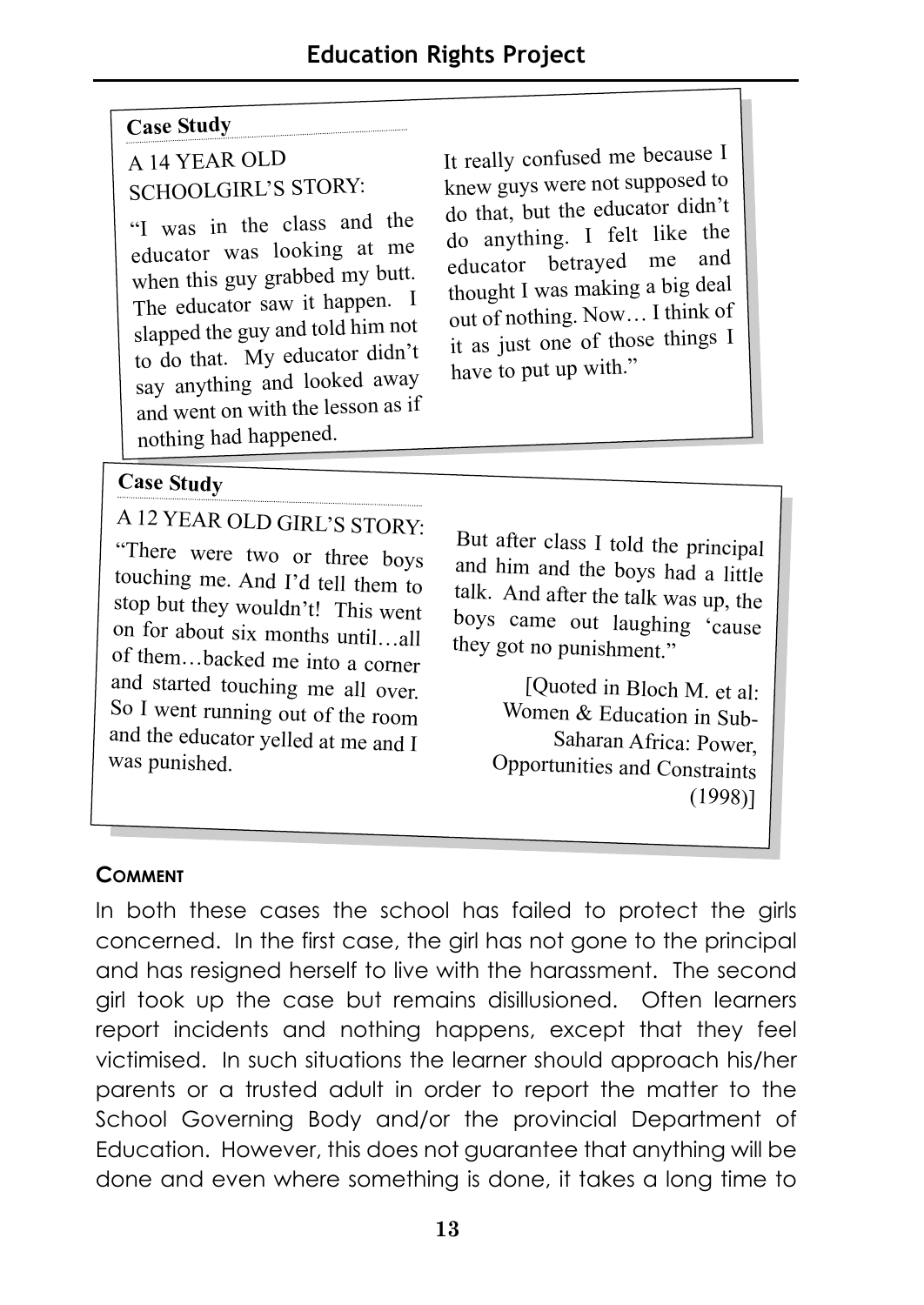finalise. These procedures are also based on the assumption that learners have the ability to "*take on*" school governing bodies and the Department of Education in order to protect themselves. The resource (financial) constraints most South Africans face means that litigating and suing Departments and schools is not within the reach of the majority of citizens.

Despite these difficulties, we should not give up. Through our organisations, we should put pressure on those schools and state officials who don't take these issues seriously. There are public interest law groups who could assist (see the list at the end of this booklet).

### **6. Issues of Confidentiality**

Your identity must be protected and you can ask that this be kept a secret within the school. The school must respect your right to privacy and confidentiality. Even though the school has a legal duty to report the matter to the Department of Education (and if you are under the age of 18 to the SAPS) your privacy will be protected at the school. If you find that people are talking/gossiping about it and have heard about what has happened, you should inform your parents/school educator/principal immediately in order for the necessary steps to be taken to protect your privacy.

### **7. Can You Be Asked to Leave the School or Attend the Same Class?**

You are entitled to an education and this right to education is not to be restricted or impeded in any way. This means that you can continue attending school and no one can ask you to leave the school or expel you if you have been subjected to any form of sexual violence. You may be embarrassed and fearful of facing the perpetrator. In this case you should tell your parents or the principal or educator so that steps can be taken to ensure that you are not expected to face the perpetrator. The school must also ensure that as little time as possible is lost in terms of your school work.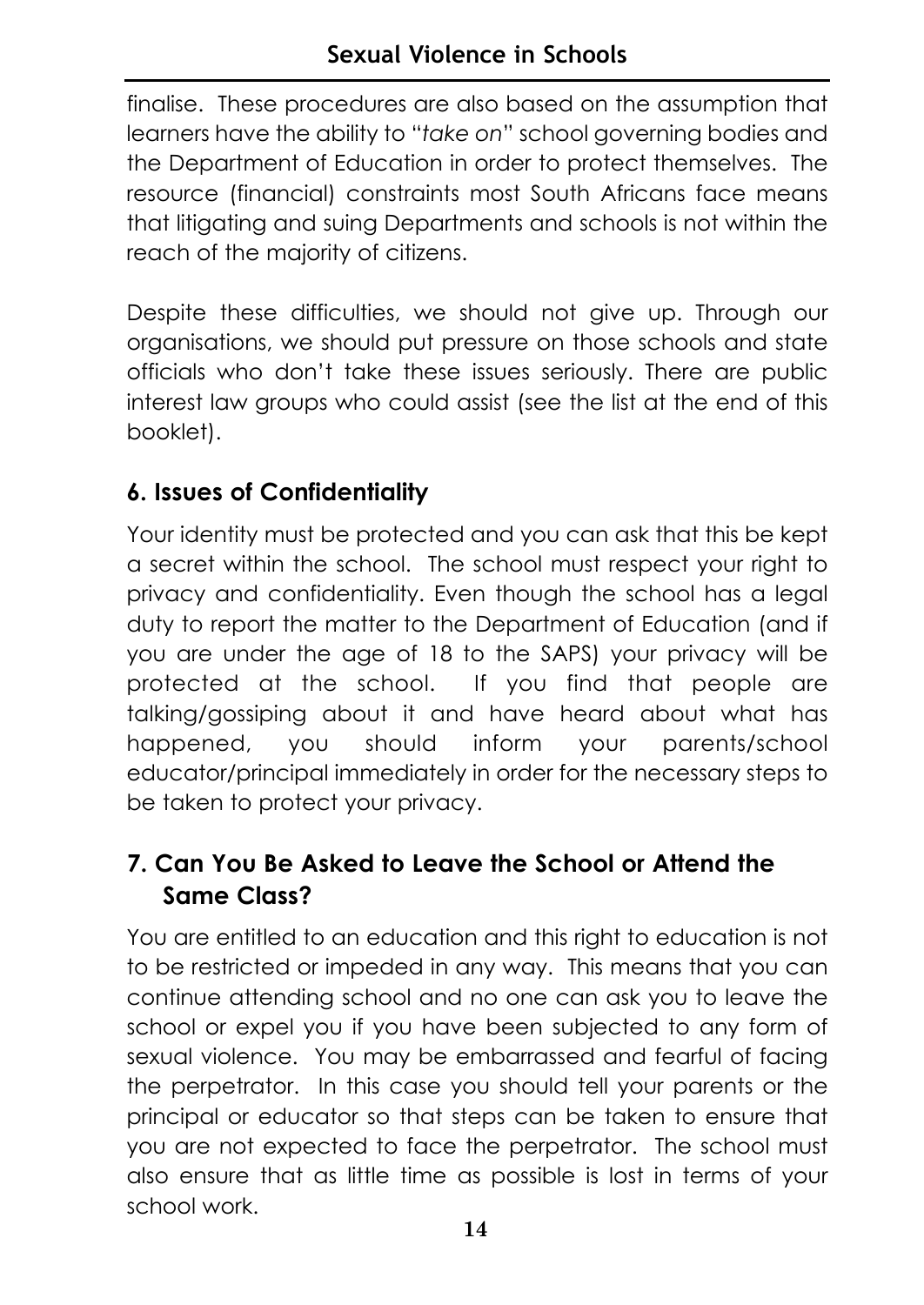The school needs to take steps to ensure that you are not intimidated or further traumatised by the educator and this may mean that you need to be transferred to another class. In serious cases, however, the educator may be suspended from work and you will be allowed to continue at school with as little disruption as possible. You may in any event still wish to be placed in another class or you may even wish to leave the school and attend another school. This is your choice and you should remember that no one can force you to leave the school.

### **8. What if the Abuser is at Home?**

Members of the ERP were asked the following question: "My father has been sexually abusing me since my mother died. I have noone to turn to at home. Can I ask for help at school even though the abuser is not a teacher?" Yes, even if the sexual violence is happening at home and you report it at school, there is a legal duty on educators and principals to take steps to protect you. This will involve contacting a social worker and the Child Protection Unit (see contact numbers at the end of this booklet) in order to find an alternative place of safety so that you do not need to return home. Court proceedings will then be held at a special court called the Children's Court. A criminal case will also be investigated. You can expect help and support from the school and no-one may expel or victimise you after you have told your educator. Even though your educator has a duty to call the Child Protection Unit, s/he also has to protect your identity and may not tell anyone whom you do not feel comfortable with.

### **9. What Is the Difference Between a Criminal Case and a Civil Case?**

Where you have been raped or assaulted or sexually harassed you may report the matter to the police and lay a criminal charge. The law says that when a crime is committed this does not only harm the victim of that crime but also the whole society. Therefore, a criminal case is brought by the State against an accused person. In a criminal case the matter is therefore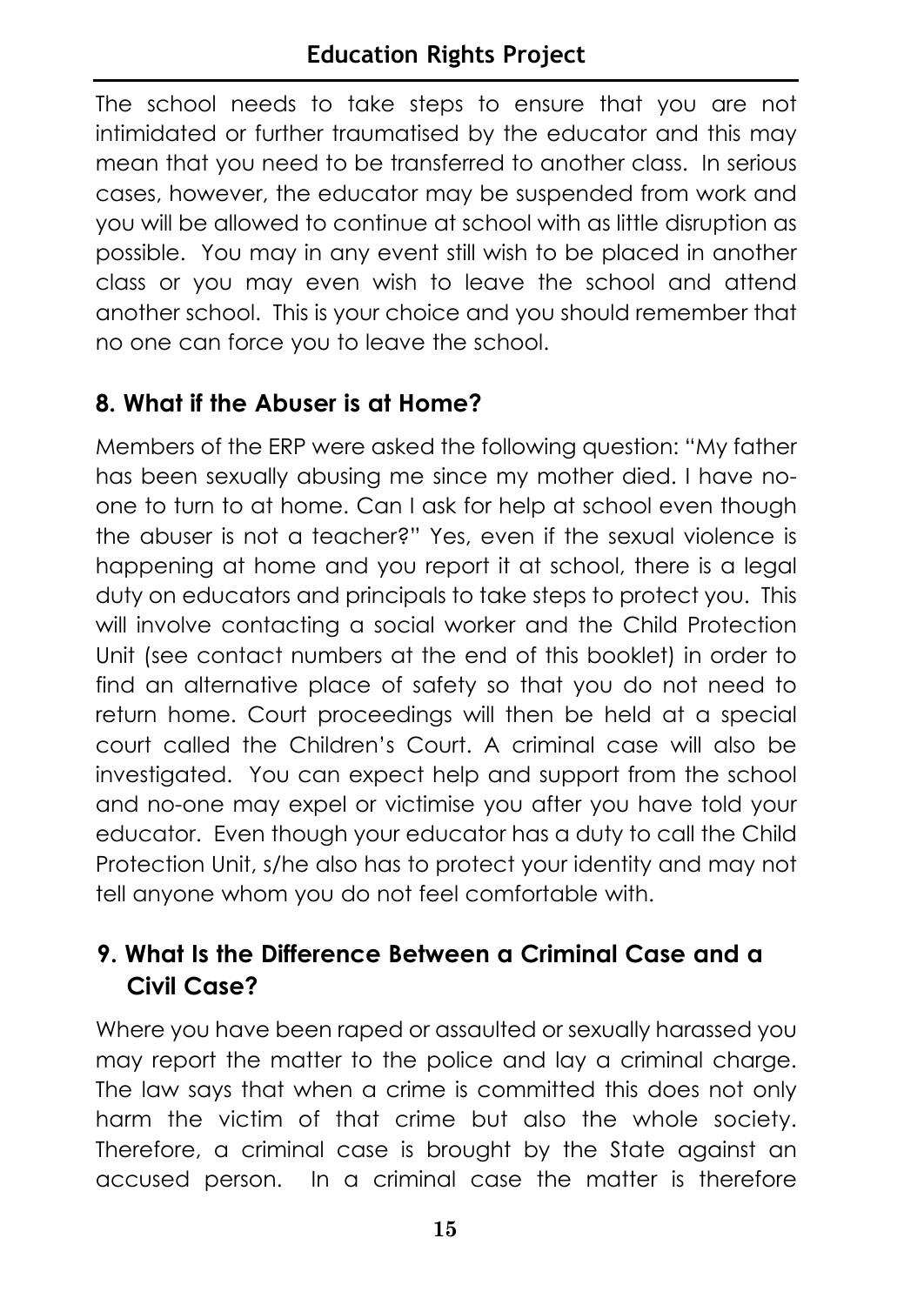between the State and the accused and not between you, the survivor, and the accused. You are only a witness in the case. This means that you do not have to have a lawyer of your own or pay any legal fees. The State Prosecutor will prosecute the case and make decisions about the case and does not need to take your needs into consideration. Even if you wish to withdraw a charge, the final decision lies with the Prosecutor. In a criminal case, the result will be either a suspended sentence or a prison sentence or fine.

In a civil case you are an official party to the proceedings and will instruct a lawyer to act on your behalf. In a civil case you will sue the perpetrator of the rape or sexual harassment for damages (money) for pain and suffering and for your past and future medical expenses. Here you will have control over the handling of the case and when to withdraw or continue with the case. However, if the perpetrator is unlikely to have the money to pay you, it may not be useful to continue as a civil case. You may also sue the school or the Department of Education on the basis of their duty to protect you from violence whilst at school if it can be proved that they failed in their duty.

| If you are under 18:            |
|---------------------------------|
| the educator / principal /      |
| social worker has a legal       |
| duty and MUST report the        |
| matter to the SAPS and the      |
| Child Protection Unit will then |
| launch an investigation.        |

Giving a statement does NOT amount to a criminal charge being laid. This gives you the time to think about whether you wish to continue with a criminal case or not.

If you are over 18:

you have a choice whether to lay a criminal charge. No-one can force you to continue with a criminal charge or with a criminal case if you are over the age of 18. In these cases you may report the matter to the SAPS and complete an incident report and sign a sworn statement indicating that you do not wish to continue with a criminal charge at that stage.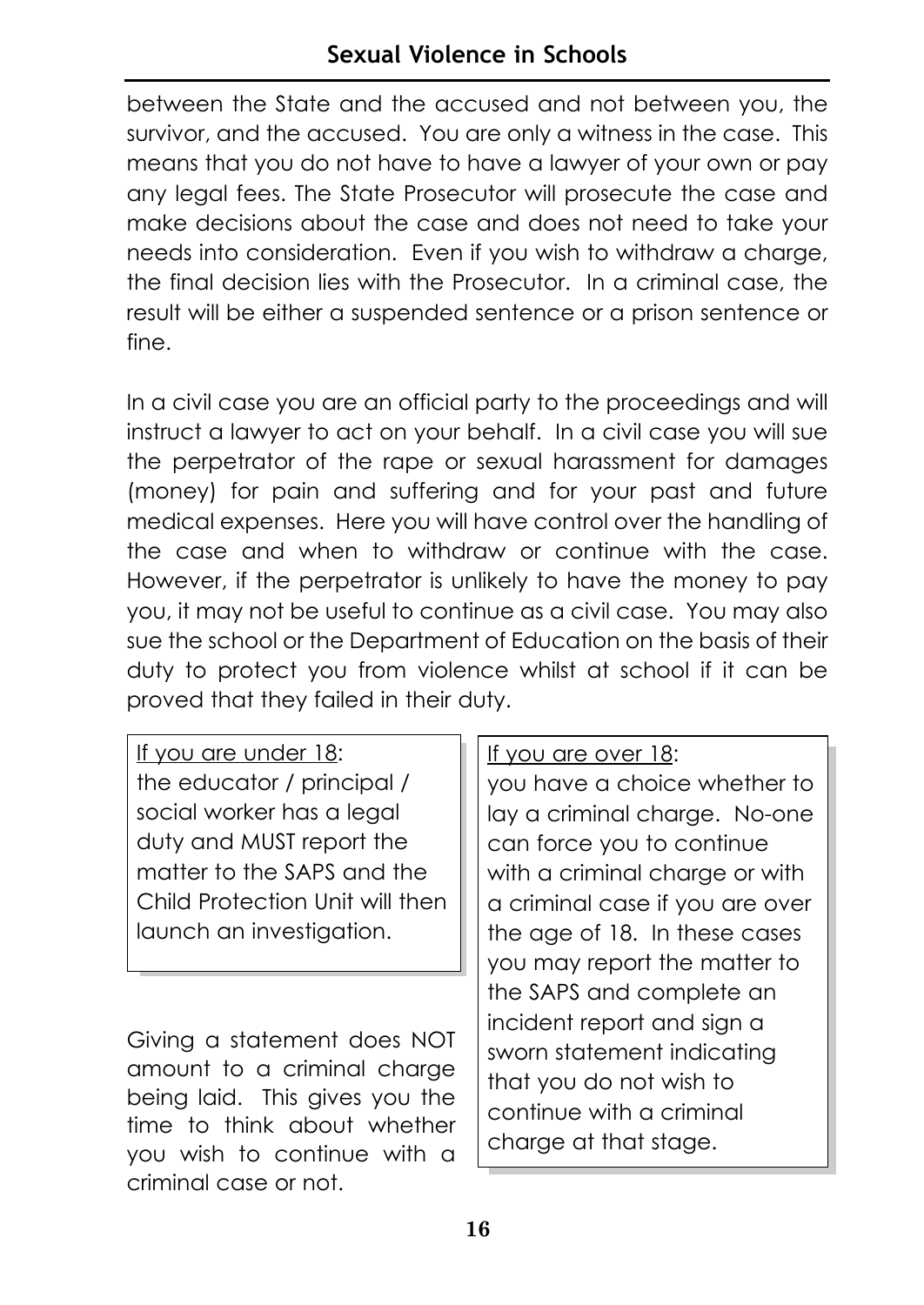After a sexual violation it is often not easy to think clearly and decide. However, the sooner the incident is reported and evidence collected the stronger the case will ultimately be. If you are uncertain, it is therefore better to report the matter and complete an incident report. This gives you time to lay criminal charges later without the fear of losing evidence. In cases of rape the State will prosecute rape cases for as long as 30 years after the incident. Remember though that the chances of success may be less or diminished by a lengthy delay and where no evidence has been collected and statements taken soon after the rape.

### **10. What Will Happen at the Police Station? What are Your Rights?**

- a. You have the right to make a statement and to request that a criminal charge be laid and a docket opened.
- b. You have the right to lay a charge. However, the decision whether the charges will be prosecuted or not is made by the prosecutor and depends on the prospects of success and availability of evidence. After the investigation a decision will be made in relation to prosecuting the case.
- c. You have the right to request that a female police officer take your statement.
- d. After the initial statement, a medical examination will follow. Within 24-48 hours you may return to make a more detailed statement if you have remembered other details. Often when in shock one is unable to clearly remember all the details.
- e. You have the right to have someone present with you, such as a friend, counsellor or parent during questioning and the medical examination.
- f. You have the right to check the statement, which the police officer will write out as you speak. You can re-read it and make changes if it is incorrect. However, once you sign it, no changes are possible.
- g. You have the right to be told who the investigating officer will be – if this cannot be done immediately they should provide you with this information within a day or two.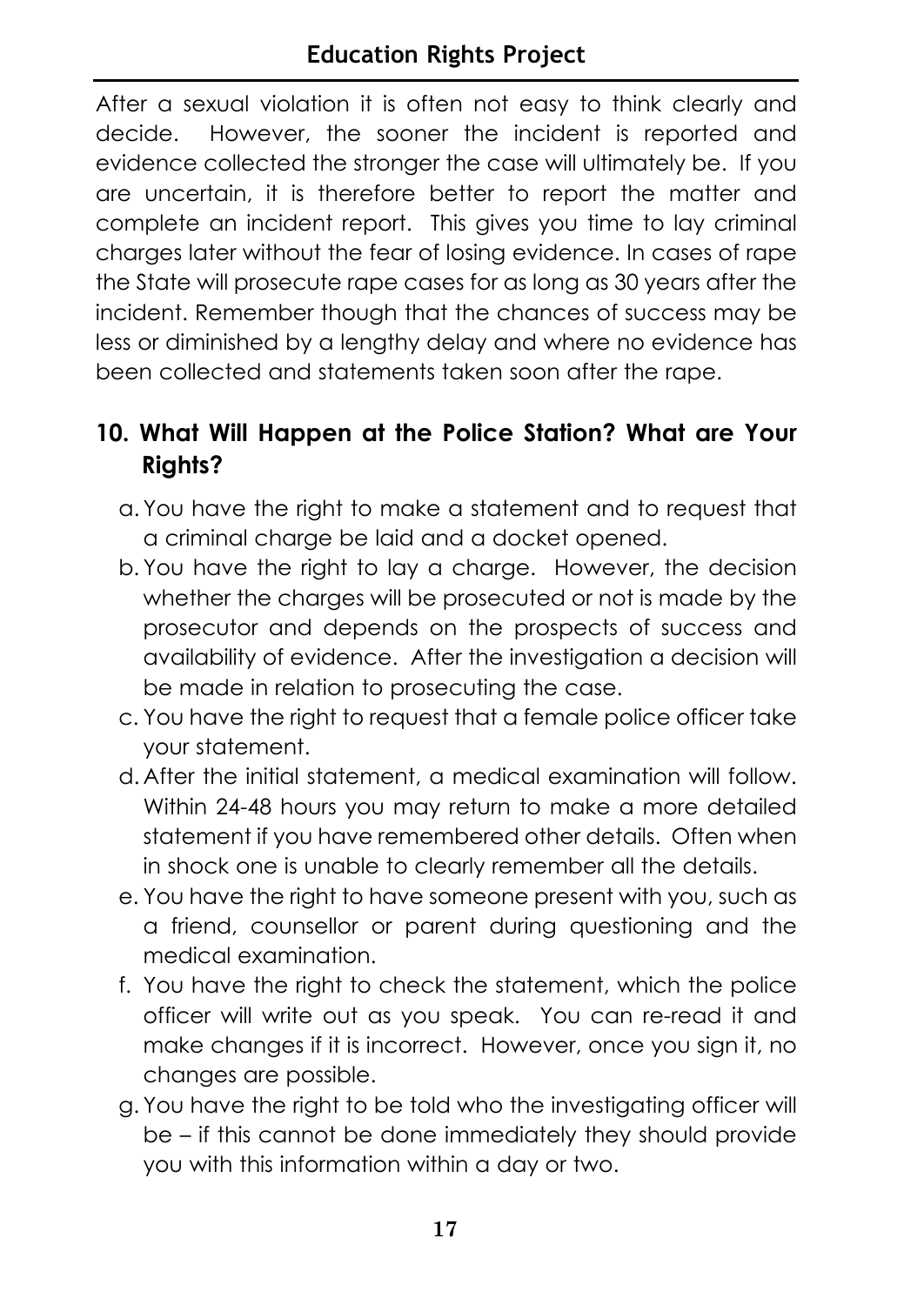- h. You have the right to be given a case number for easy reference purposes when you call to ask about the case.
- i. You have a right to a copy of your statement.
- j. You have the right not to be victimised or discriminated against in the process.
- k. If you need medical attention the police have to ensure that you are taken to a medical facility where you can receive medical and other treatment.

### **11. What Should You Do if the Police or the Law Treats You Badly?**

The name and rank of the police officer concerned should be noted. The incident should then be reported to the Station Commander and failing any action on the Station Commander's part, the incident can be reported to the Independent Complaints Directorate (contact details can be found at the end of this booklet) or the Provincial Commissioner of SAPS.

You have a right to request reasons and may approach the Senior Prosecutor at the Court concerned or the relevant *Regional Director of Public Prosecutions* to investigate the matter. It is advisable for complaints to be in writing. (Contact details can be found at the end of this booklet).

### **Case Study**

The Constitutional Court in an unanimous judgement found the minister of Safety and Security liable for the gang-rape of a woman by three on-duty police officers. The raped woman won the case after a six-year long battle for justice in which she was supported by the Women's Legal Centre.

The judgement handed down by Justice Kate O'Regan said that the High Court and the Supreme Court of

Appeal had failed to consider the importance of the police's<br>constitutional duty to protect duty to protect vulnerable citizens, especially women. The case was referred back to the High Court for it to assess the amount of compensation owed to the rape survivor.

Legal experts and gender activists welcomed the court's ruling. The decision will force the police to recognise their responsibilities and to act against other policemen who break the law, they said.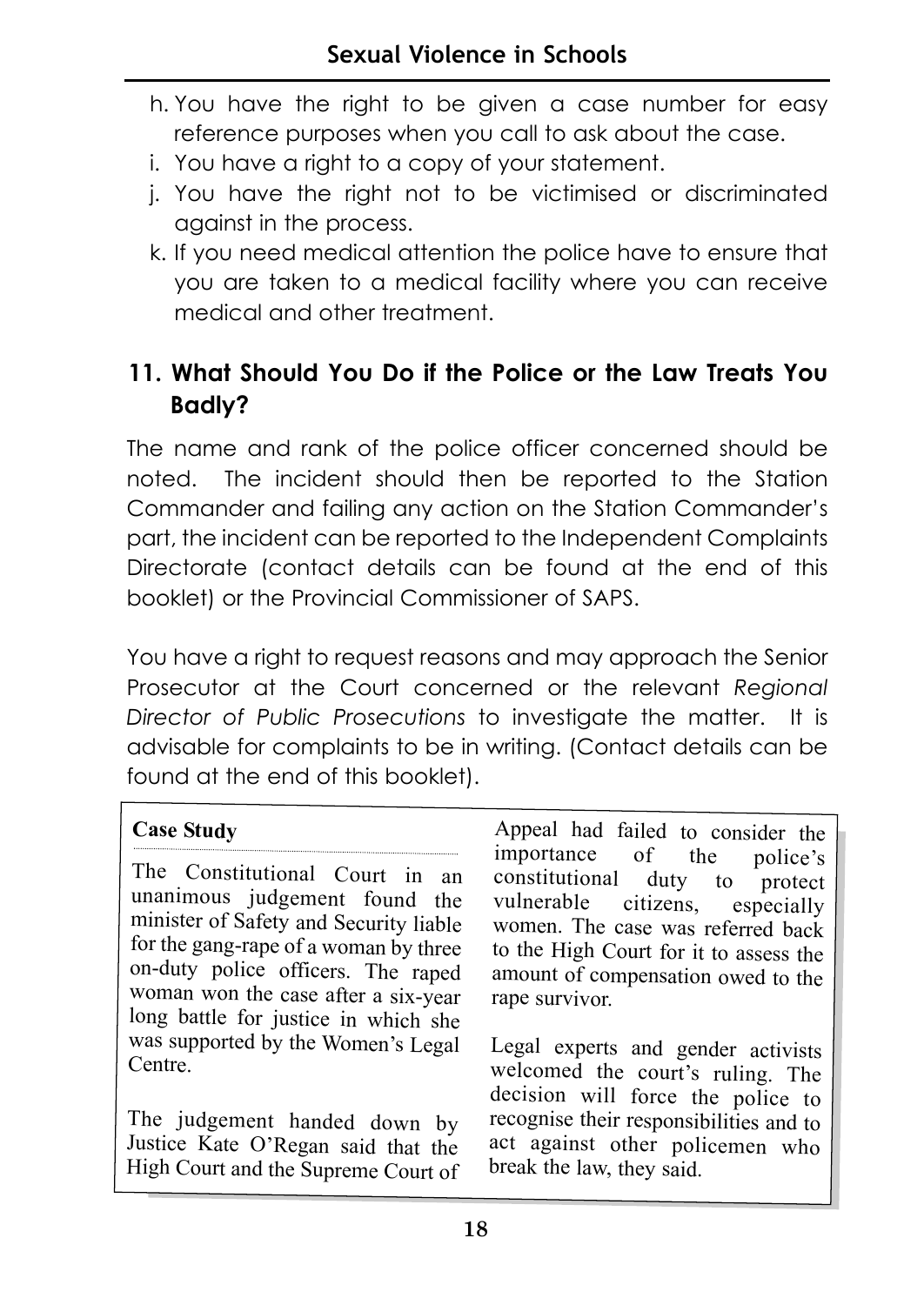### **E. INFORMATION FOR EDUCATORS**

*"Schools find sexual abuse embarrassing and often will attempt to sweep it under the carpet. The survivor is left to sink or swim, there are no support systems designed to assist. The victim runs the risk of not being believed."* 

> [Retired School Principal, as quoted in Human Rights Watch Report]

Educators are often reluctant to admit that sexual violence and harassment are problems at schools. In most cases educators are aware of the problem and are unhappy about it. However, the number of educators that actually object and act against sexual violence and harassment is small. Like learners, educators feel powerless to tackle the issue and prefer to ignore it, especially where the perpetrator is a colleague or the principal. It is important for educators to know the role that they are expected to play in cases of sexual violence and the duty they have to end sexual violence at schools. It is important to acknowledge that educators are themselves victims of sexual violence.

### **1. Recognising Signs of Harassment, Abuse and Rape**

Sexual violence or harassment is extremely threatening to a student's physical safety and emotional or psychological wellbeing, both immediately and in the longer term. Psychological effects include loss of self-esteem, depression, fear for personal safety, anger, hostility towards the perpetrator and an increased risk of suicide. As a result of sexual harassment a learner may avoid class or school, not want to talk in class or have difficulty concentrating, lose trust in school officials, become isolated and have lower academic results. The impact is often worse for an individual when, as is often the case, no action is taken and a person has to meet the perpetrator on a regular basis at their school / institution.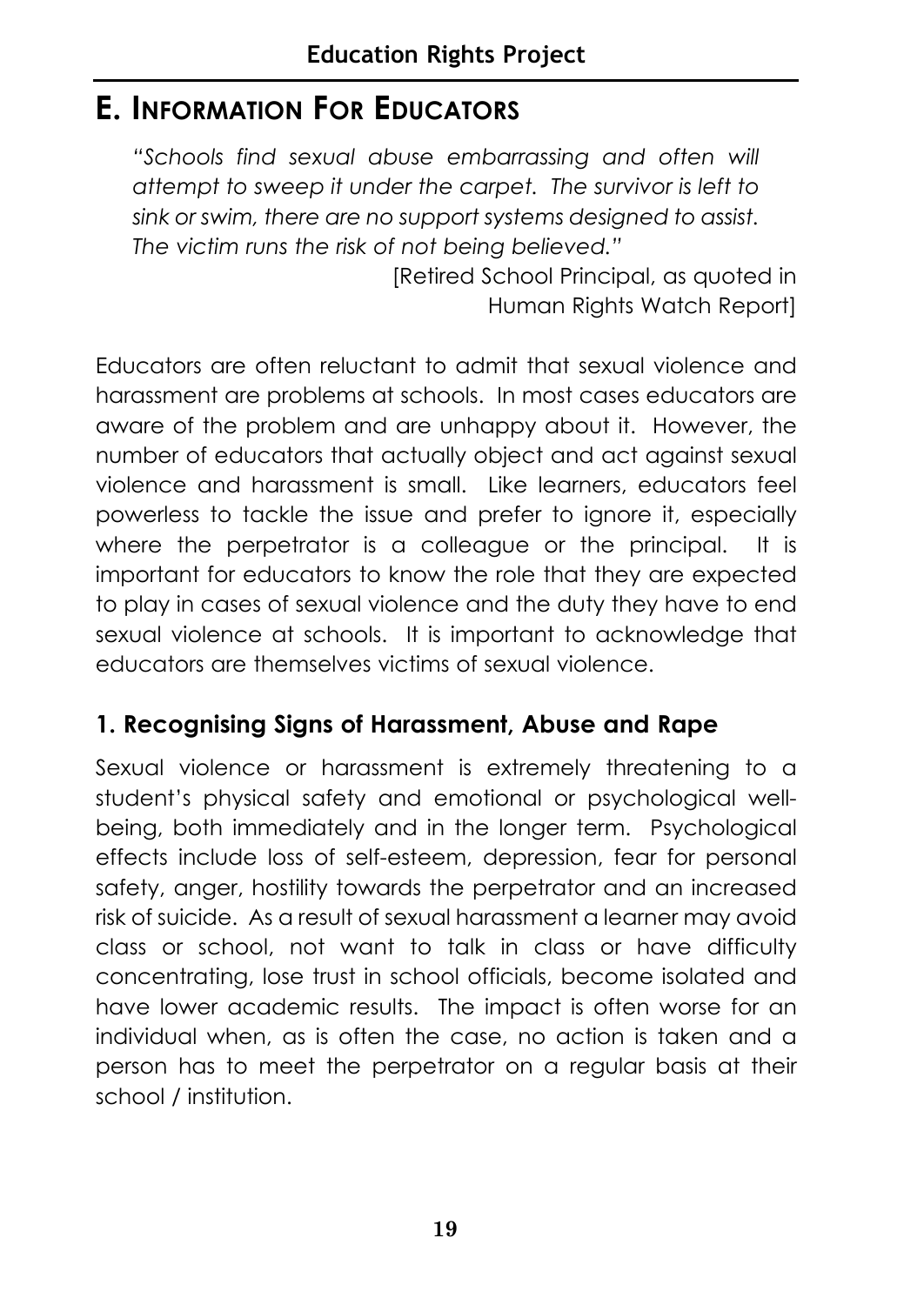### **2. Duties of an Educator**

The best interests of the learner are foremost in every case of suspected abuse. The Child Care Act requires you to report any suspected abuse to the Child Protection Unit where the learner is under the age of 18. This is a legal duty. You should immediately report your suspicions to the principal. Local welfare organisations or social workers should be contacted and necessary arrangements should be made for counselling.

If a learner confides in you, it is important to balance the needs of the learner and the need for confidentiality with your legal duty to report the matter. Prevent further pain by making a detailed summary of the account, as this will prevent the learner having to repeat the details. It is important that you do not interrogate or disbelieve the learner, rather show empathy, warmth and make sure the needs of the learner are respected.

Explain what steps the school and/or the Department will be taking, as well as the police, so that the learner is fully informed. Do not speak to other staff members about the matter and do not investigate and interview witnesses until the school has decided on what to do and the SAPS have started their investigation. Where a learner over the age of 18 does not wish to lay criminal charges or involve the SAPS, respect that learner's wishes but make sure that s/he is not being intimidated.

In cases of learners under the age of 18 you should explain that the Child Protection Unit would have to be informed. Do not confront the parents yourself if they are suspected of abusing the child. In cases of rape where there is a risk of pregnancy, sexually transmitted infections or HIV, make sure that the learner is given all medical information about the morning-after pill, and if it is too late to take the morning after pill, advise the learner of her right to an abortion. She should also be referred to counselling in respect of all of her options and her HIV status.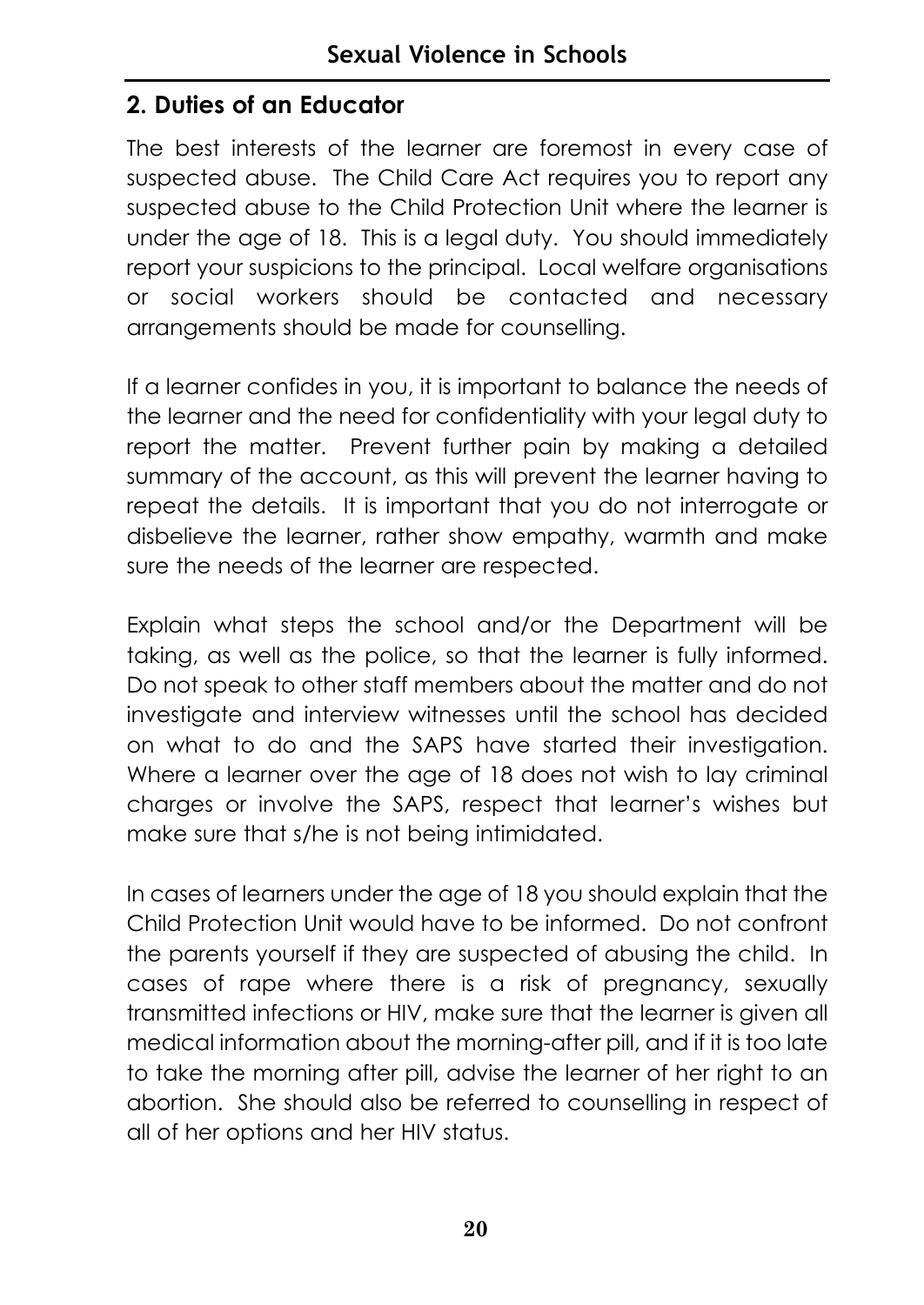Make sure that action is taken swiftly and involves all role-players in the process. Explain to the learner what steps will be taken and the plan of action to be followed.

### **3. When Educators are Harassed**

You should register a complaint with the school principal or if the school principal is the perpetrator, the governing body of the school and the Provincial Department of Education. The matter will then be investigated by SACE and a decision will be made as to whether or not to continue formally / informally in terms of your grievance/complaint. As a result of the complaint you have made the Department may decide to formally charge the educator / principal with misconduct and a disciplinary enquiry will then be held.

You will have to testify. Should the perpetrator be found guilty he/she may be dismissed depending on the severity and circumstances surrounding the incident(s). The perpetrator has a right to appeal the decision and may challenge the proceedings at the CCMA (Centre for Conciliation, Mediation and Arbitration) or the Labour Court. You may also proceed to the CCMA or Labour Court should you not be satisfied with the manner in which the matter is dealt with. An employer has a duty in terms of the Employment Equity Act to investigate and take all reasonable steps to end sexual discrimination in the workplace. Where an employer (the Department) fails to take any steps or acts unreasonably when an employee raises a complaint of sexual harassment, the employer may be held responsible for the acts of sexual harassment perpetrated. You may lay criminal charges as well.

### **4. Preventing Sexual Violence**

The culture of the school, the way the school is organised and the role models it offers learners all play a part in breaking the cycle of violence. It should also be acknowledged that the authoritarian nature of schools often allow gender violence to flourish by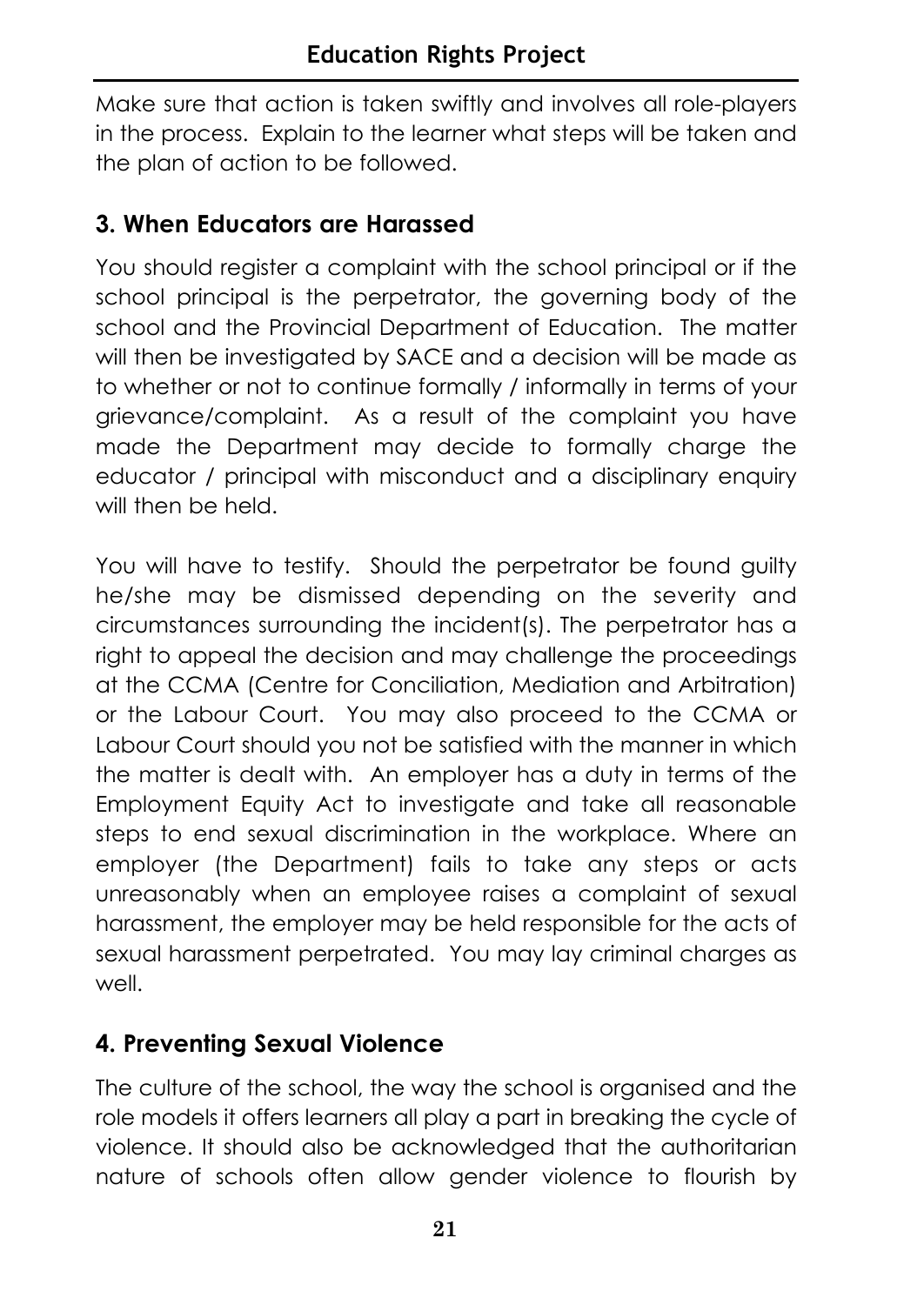teaching learners that the educator is a figure of authority never to be questioned, even in instances where sexual violence is being committed.

These ideas and practices need to be challenged at a broader level and thus the curriculum and the way it is presented to learners should address the issue of sexual violence. It should also go further and tackle issues of gender roles and sexuality. Workshops and regular discussions on the issue of sexuality and gender stereotyping should be held within the school. Awarenessraising programmes should focus on building a constructive engagement with learners and developing a deeper understanding of adolescent sexual identity. Guidelines or policies should also be developed for schools in order to ensure a fair and coherent approach to these issues. Schools should focus on training school governing bodies, educators and learners on how to prevent and deal with sexual violence in schools, if it occurs.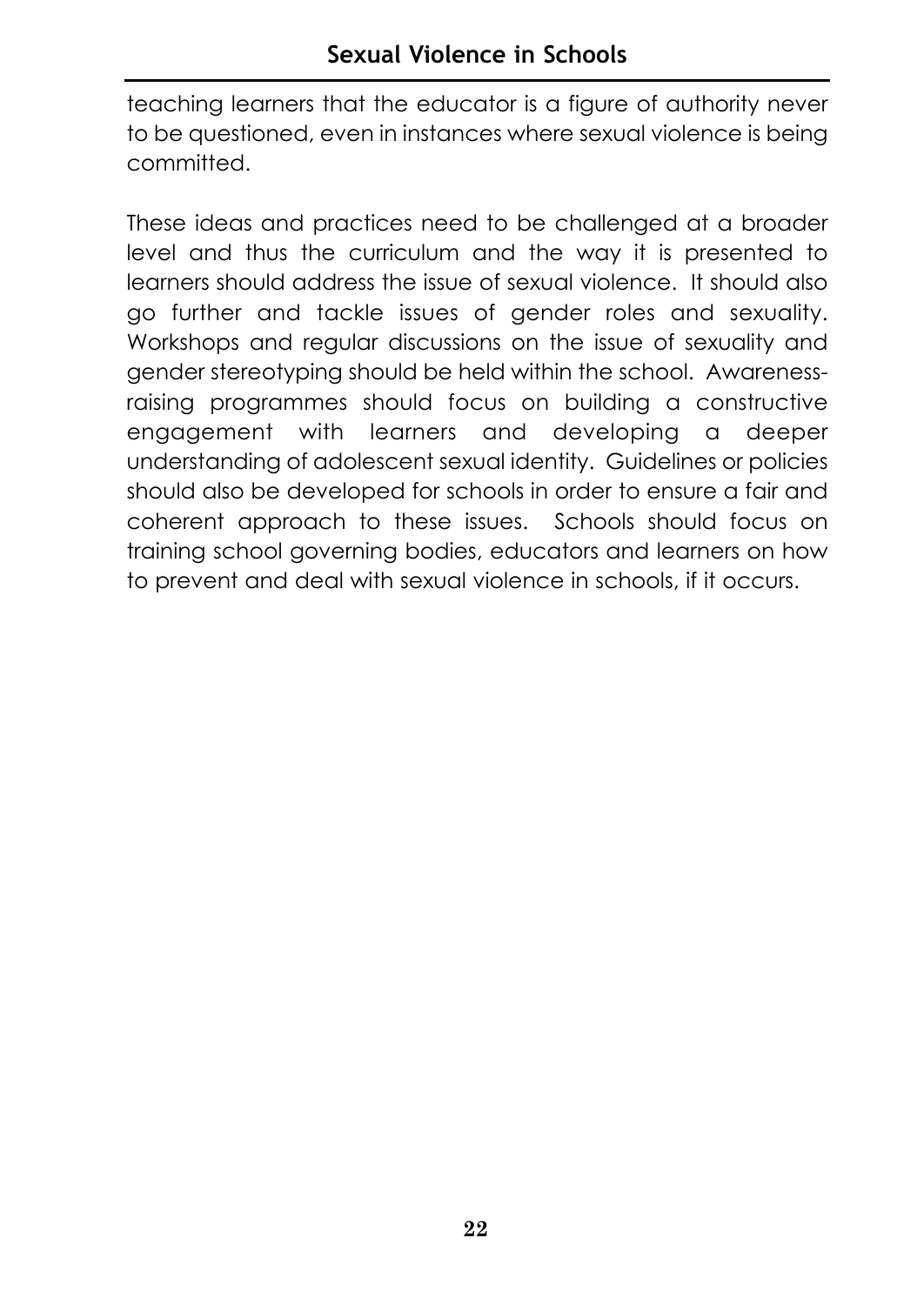

**\*A not guilty finding (disciplinary / criminal) will result in the educator returning to school unless the school / department of education appeals or the state appeals in a criminal case.**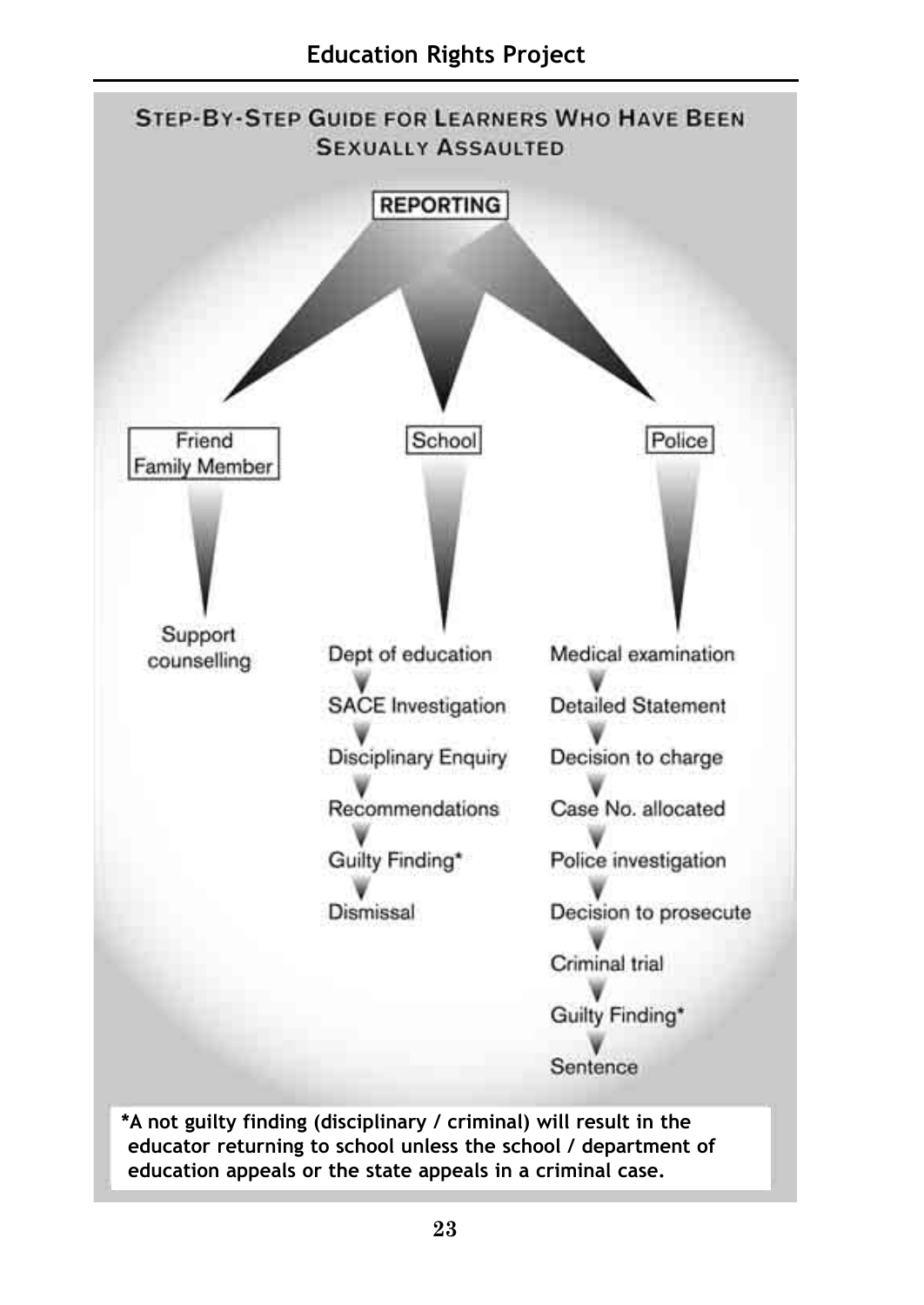### **WARNING SIGNS FOR EDUCATORS TO NOTICE POTENTIAL SEXUAL ABUSE OF LEARNERS**

Unusual knowledge / curiosity around sex

Sexual acting out / inappropriate behaviour

Withdrawal in the classroom / secretive

Sudden drop in school performance

Poor peer relationships

Loss of self-esteem / depression / tearfulness

Fear for personal safety

Unexplained anger / hostility

**STEPS TO BE TAKEN BY AN EDUCATOR** 

Try to speak to the learner

Believe the learner and do not judge

Explain that it was not the learner's fault

Explain and help in terms of what will happen next and who will need to be notified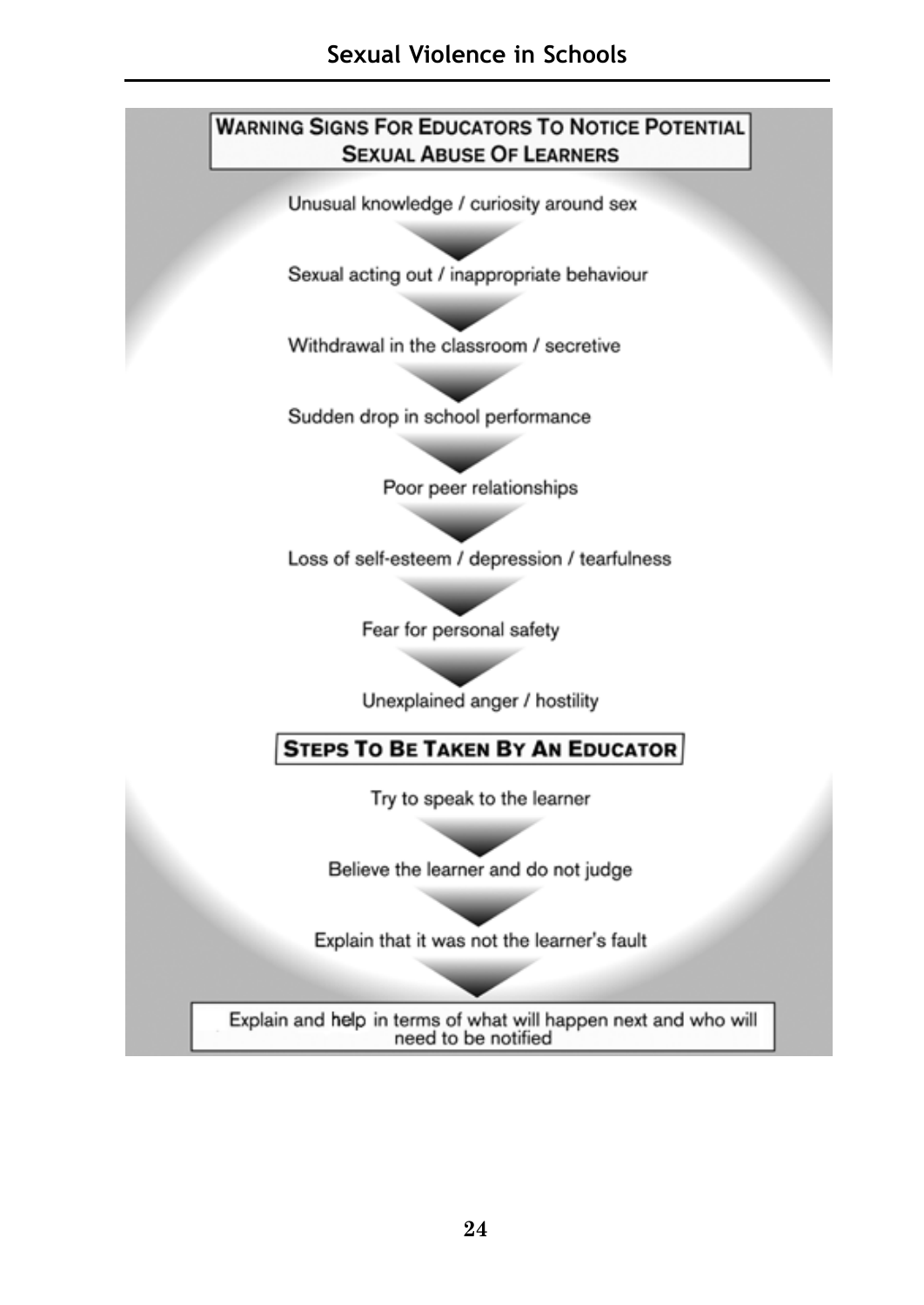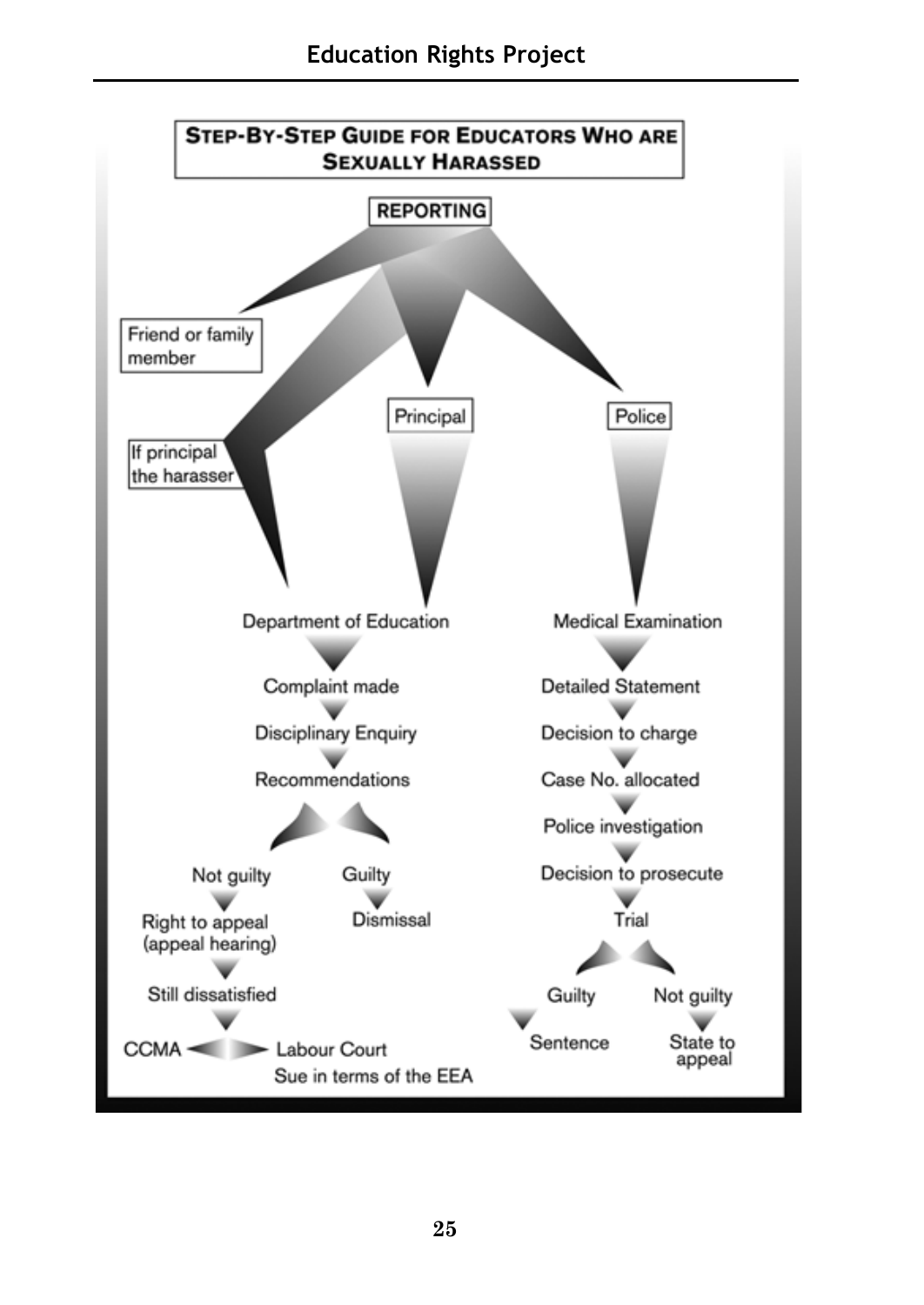### **I. WHO TO CALL WHEN IN A CRISIS**

| <b>National</b><br><b>Organisations</b>                                                       | <b>Services</b>                                                                                                                                           | <b>Telephone</b><br>number                           |
|-----------------------------------------------------------------------------------------------|-----------------------------------------------------------------------------------------------------------------------------------------------------------|------------------------------------------------------|
| 1. SAPS<br>Emergency<br>Number                                                                | Emergency facility of SAPS to<br>report any crime                                                                                                         | 10111                                                |
| 2. SAPS Crime<br>Stop                                                                         | Toll-free number of SAPS                                                                                                                                  | 08600 10111                                          |
| 3. Child<br><b>Protection Unit</b>                                                            | Division of South African Police (012) 393-2359<br>Services specialist unit                                                                               | /62/63                                               |
| 4. Child Line                                                                                 | Gives telephonic counselling<br>and clinical services to<br>children and their families and<br>also short-term intervention<br>therapy. Toll-free number. | 0800 055555                                          |
| 5. Stop Women<br>Abuse Help<br>Line                                                           | National hotline number (toll-<br>free) referral base and<br>counselling                                                                                  | 0800 150150                                          |
| 6. Rape Crisis:<br><b>Western Cape</b><br>Port Elizabeth<br>Kwa-Zulu-Natal                    | Emergency crisis<br>counselling and forensic<br>examination as well as<br>face to face counselling<br>and information                                     | (021) 447-9762<br>$(041)$ 481-3804<br>(033) 342-5929 |
| 7. People<br>Opposing<br>Women<br>Abuse<br>(POWA)                                             | Telephone and face to<br>face counselling,<br><b>Emergency crisis</b><br>counselling and shelter<br>facility                                              | $(011)$ 642-4345                                     |
| 8. Resources<br>Aimed at<br>the<br>Prevention<br>of Child<br>Abuse and<br>Neglect<br>(RAPCAN) | Advice, training,<br>resources and counselling<br>on child abuse.                                                                                         | $(021)$ 448-9034<br>$(011)$ 403-0541                 |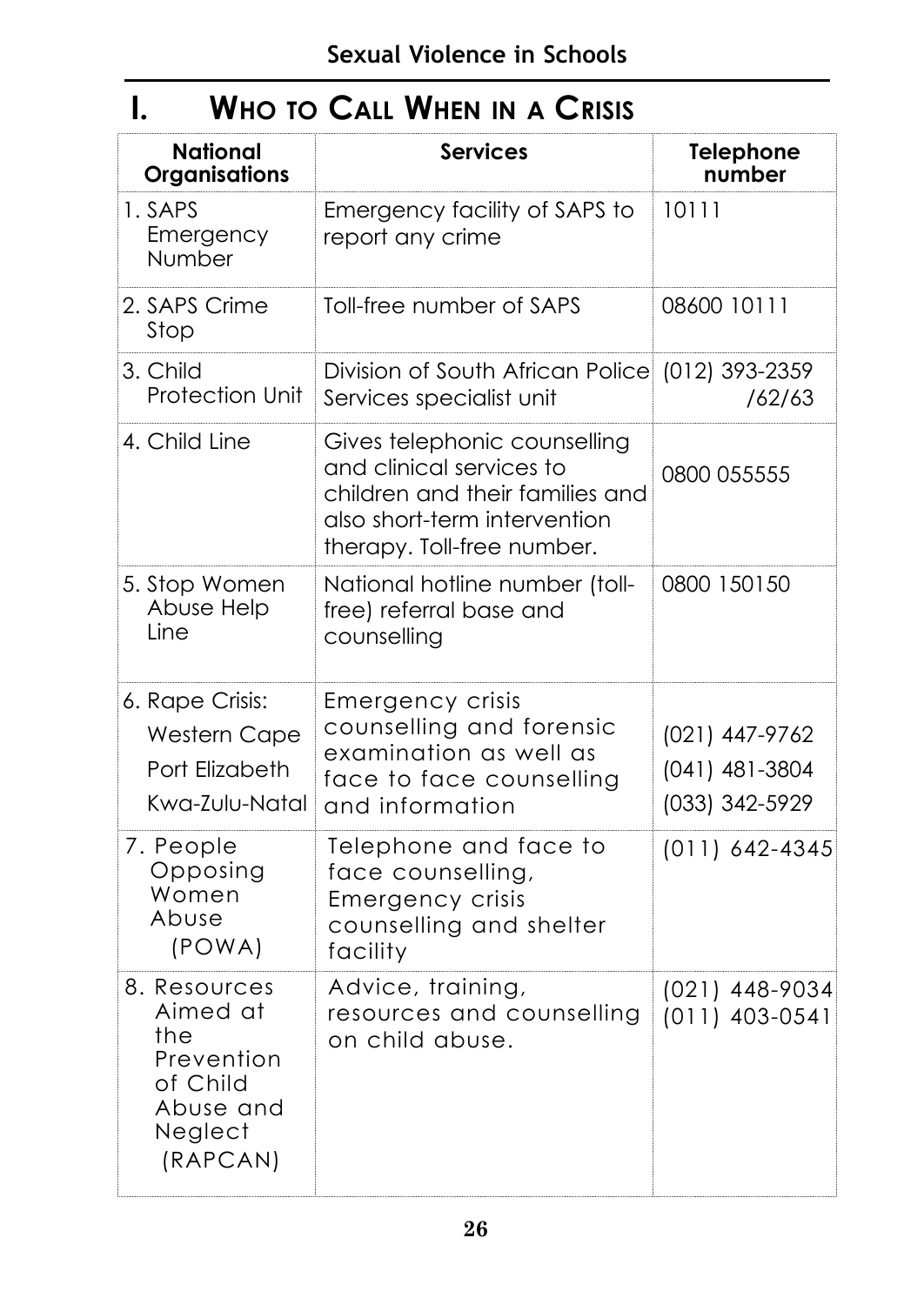### **USEFUL CONTACT INFORMATION**

| 1. Commission on<br><b>Gender Equality</b><br>(CGE)             | Power to investigate any<br>instance of gender inequality<br>and to resolve cases through<br>mediation or litigation             | $(011)$ 403-7182                 |
|-----------------------------------------------------------------|----------------------------------------------------------------------------------------------------------------------------------|----------------------------------|
| 2. Director of<br>Public<br>Prosecutors                         | Makes decisions whether to<br>prosecute criminal cases. Can<br>be approached to make<br>reports or complaints re:<br>prosecutors | (012) 845-6000                   |
| 3. Family and<br>Marriage<br>Society of South<br>Africa (FAMSA) | Telephonic and face to face<br>counselling as well as<br>emergency crisis counselling<br>and group therapy                       | (011) 788-4784                   |
| 4. Independent<br>Complaints<br>Directorate                     | Deals with complaints in<br>relation to members of the<br>police force                                                           | (012) 320-0431                   |
| 5. Life Line                                                    | Emergency crisis counselling<br>as well as face to face and<br>telephonic counselling and<br>Court preparation                   | (011)781-2337<br>or 0861 322 322 |
| 6. National<br>Network on<br>Violence<br>Against Women          | Acts as a link body and<br>advisory capacity in relation<br>to violence against women                                            | (012)321-4959                    |
| 7. National Institute<br>for Crime<br>Prevention<br>(NICRO)     | Long-term counselling,<br>face to face counselling,<br>paralegal advice and<br>advice from lawyers                               | $(011)336 - 5236$                |
| 8. S A National<br>Council for Child<br>& Family Care           | The co-ordinating body for<br>177 affiliated child welfare<br>societies, organisations and<br>community outreach projects.       | (011)492-2950                    |
| 9. SAPS Provincial<br>Management -<br>National                  | To report any irregularities /<br>problems encountered at<br>police stations or with officers<br>concerned                       | (012)393-1000                    |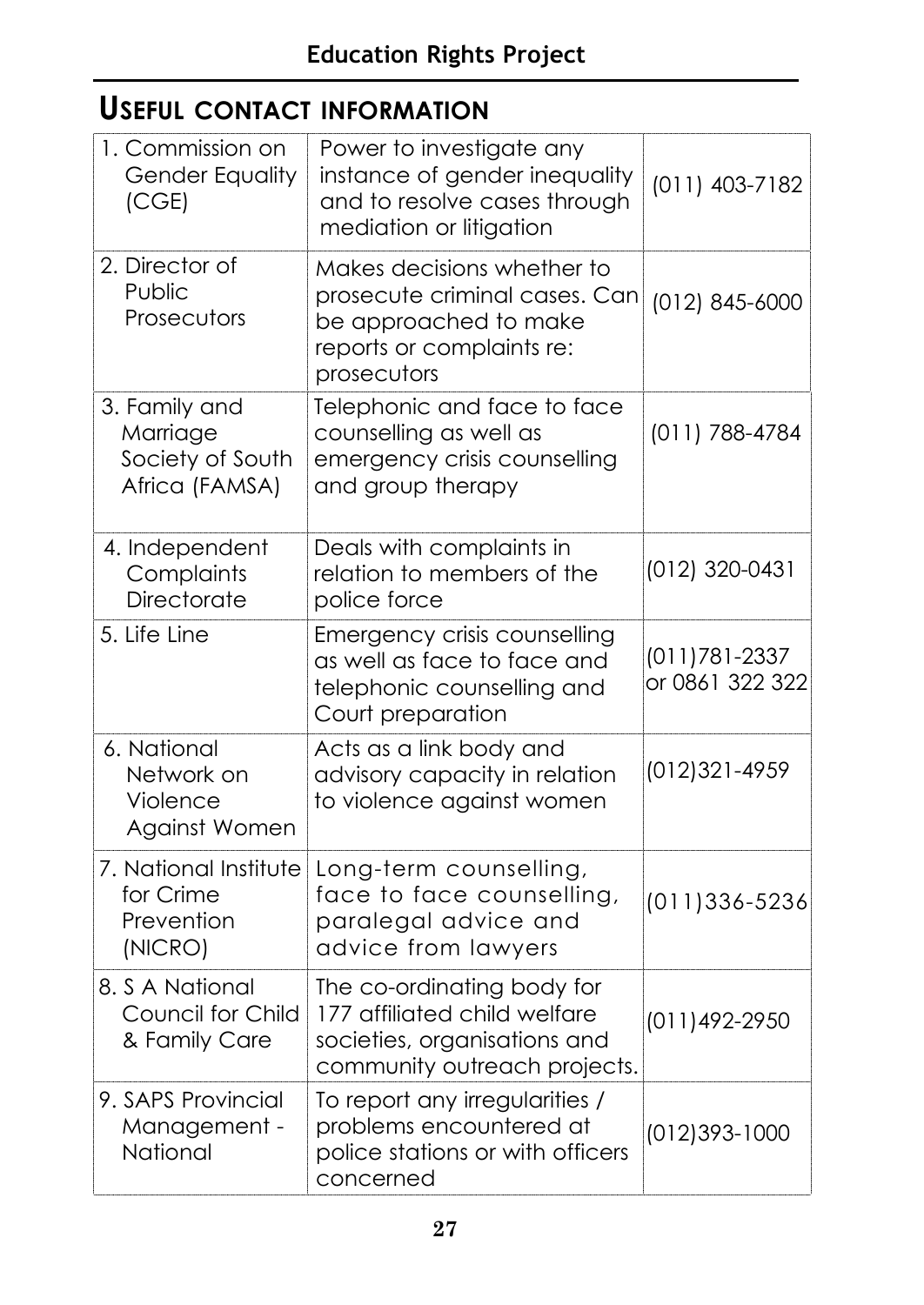### **THE DEPARTMENT OF EDUCATION CONTACT DETAILS**

| <b>Province</b>          | <b>Telephone Number</b> |
|--------------------------|-------------------------|
| Eastern Cape             | $(040)$ 608-4230        |
| Free State               | $(051)$ 404-4911/8434   |
| Gauteng                  | $(011)$ 355-0597        |
| Kwazulu-Natal            | $(031)$ 274-4013        |
| Limpopo                  | $(015)$ 290-7600/7661   |
| Mpumalanga               | $(013) 766 - 5300$      |
| National                 | $(012)$ 312-5420/5465/  |
|                          | 5377/5428               |
| Northern Cape            | $(053)$ 839-6500        |
| North West               | $(018)$ 387-3424/5      |
| Safe Schools Call Centre | 0800 45 46 47           |
| Western Cape             | $(021)$ 467-2577        |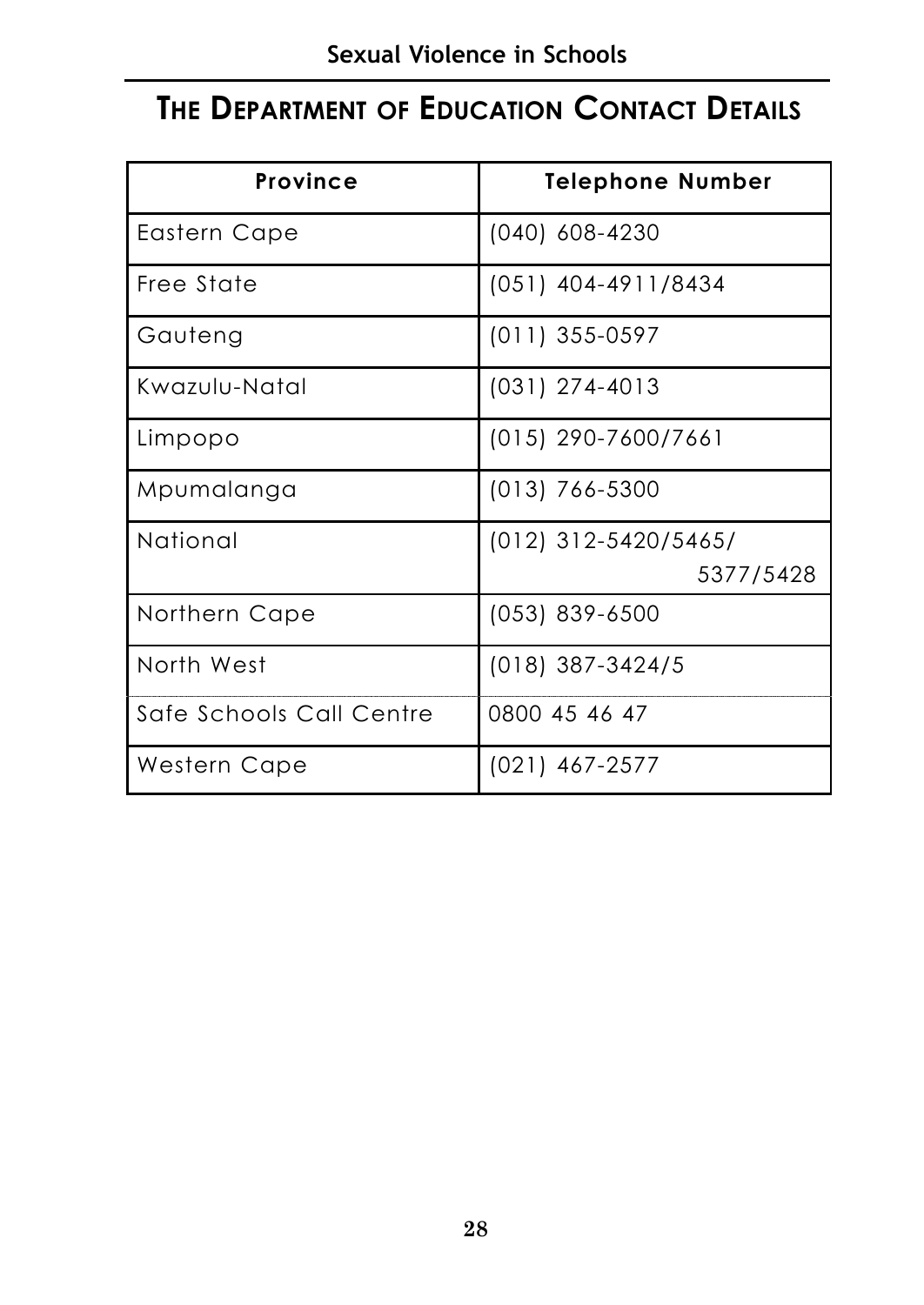### **OTHER USEFUL ORGANISATIONS**

| Organisation                                               | <b>Services</b>                                                                                                                     | <b>Telephone number</b>           |
|------------------------------------------------------------|-------------------------------------------------------------------------------------------------------------------------------------|-----------------------------------|
| Agisanang<br>Domestic Abuse<br>Prevention &<br>Training    | Telephonic and face to<br>face counselling as<br>well as group therapy                                                              | $(011) 786 - 6608$<br>or 885-3305 |
| <b>Black Sash</b>                                          | Legal protection and<br>advice for Refugees                                                                                         | $(011)$ 834-8361/5                |
| Centre for the<br>Study of<br>Violence &<br>Reconciliation | Face to face<br>counselling and<br>emergency crisis<br>counselling. Training<br>programmes dealing<br>with gender-based<br>violence | $(011)$ 403-5650                  |
| Lawyers for<br>Human Rights<br>(Gauteng)                   | Gender Project<br>provides legal advice<br>in all matters relating<br>to gender                                                     | (011) 339-1960/2                  |
| Legal Resources<br>Centre (LRC) -<br>National              | Public interest law<br>centre, general legal<br>advice.                                                                             | $(011)$ 403-0902                  |
| Sexual<br>Harassment<br>Education<br>Project               | Telephonic advice by<br>Lawyer as well as by a<br>Paralegal                                                                         | $(011)$ 403-0541                  |
| Women's Legal<br>Centre                                    | Public interest litigation<br>around women's rights;<br>general legal advice                                                        | (021) 424-0870                    |